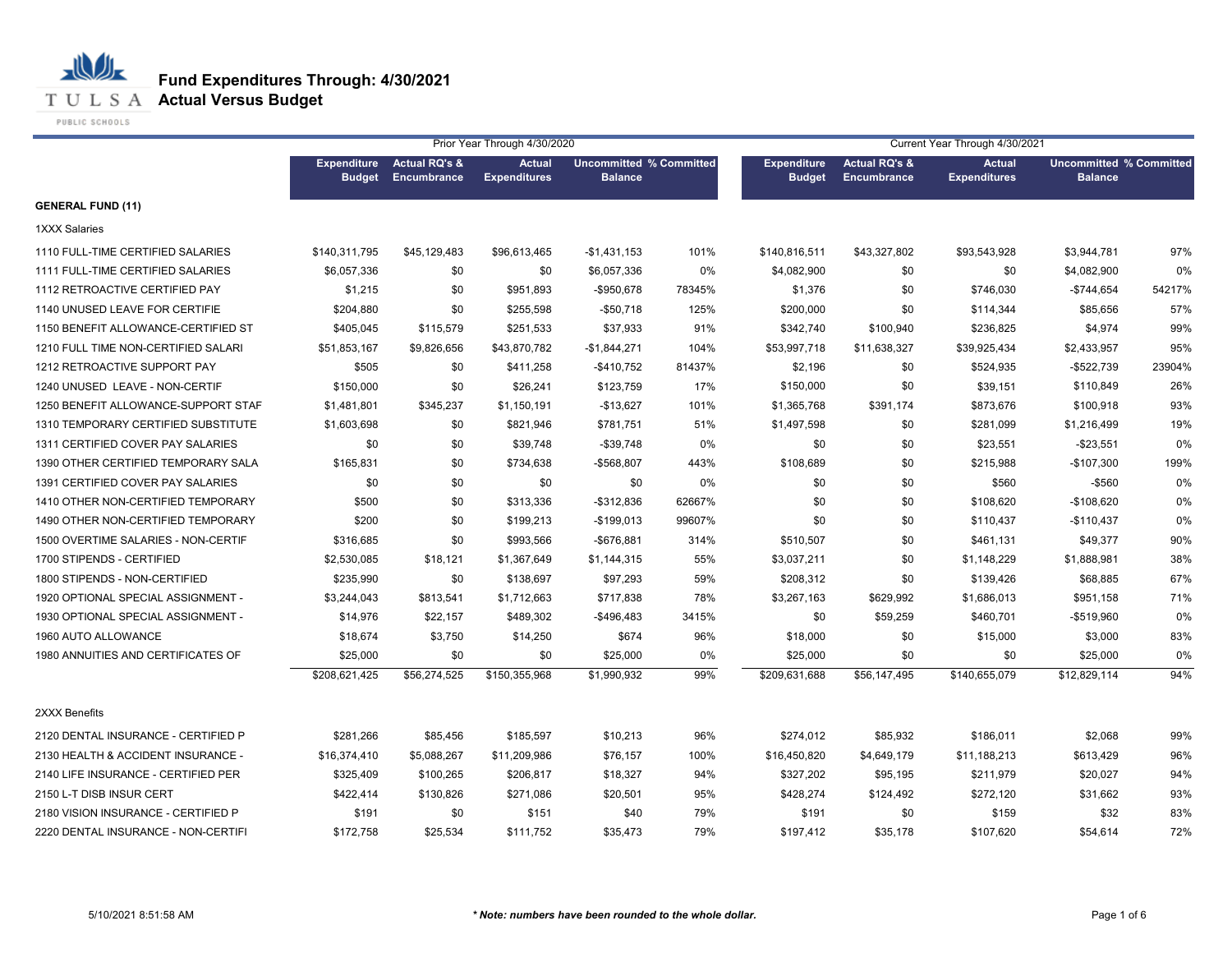**T U L S A Actual Versus Budget** 

PUBLIC SCHOOLS

|                                                  |                                     |                                         | Prior Year Through 4/30/2020         |                                                  |      |                                     |                                         | Current Year Through 4/30/2021       |                                                  |      |
|--------------------------------------------------|-------------------------------------|-----------------------------------------|--------------------------------------|--------------------------------------------------|------|-------------------------------------|-----------------------------------------|--------------------------------------|--------------------------------------------------|------|
|                                                  | <b>Expenditure</b><br><b>Budget</b> | <b>Actual RQ's &amp;</b><br>Encumbrance | <b>Actual</b><br><b>Expenditures</b> | <b>Uncommitted % Committed</b><br><b>Balance</b> |      | <b>Expenditure</b><br><b>Budget</b> | <b>Actual RQ's &amp;</b><br>Encumbrance | <b>Actual</b><br><b>Expenditures</b> | <b>Uncommitted % Committed</b><br><b>Balance</b> |      |
| <b>GENERAL FUND (11)</b>                         |                                     |                                         |                                      |                                                  |      |                                     |                                         |                                      |                                                  |      |
| 2230 HEALTH INSURANCE - NON-CERTIFI              | \$9,664,989                         | \$1,593,963                             | \$6,755,284                          | \$1,315,742                                      | 86%  | \$9,323,951                         | \$1,979,924                             | \$6,561,783                          | \$782,244                                        | 92%  |
| 2240 LIFE INSURANCE - NON-CERTIFIED              | \$126,925                           | \$20,439                                | \$85,554                             | \$20,932                                         | 84%  | \$135,955                           | \$24,633                                | \$84,917                             | \$26,405                                         | 81%  |
| 2250 L-T DISB INSUR                              | \$161,534                           | \$26,681                                | \$111,552                            | \$23,301                                         | 86%  | \$176,545                           | \$32,061                                | \$108,446                            | \$36,038                                         | 80%  |
| 2310 FICA - EMPLOYER'S CONTRIBUTION              | \$9,298,643                         | \$2,582,449                             | \$6,065,179                          | \$651,015                                        | 93%  | \$8,573,277                         | \$2,710,346                             | \$5,833,340                          | \$29,591                                         | 100% |
| 2320 MEDICARE - EMPLOYER'S CONTRIBU              | \$2,014,262                         | \$601,939                               | \$1,432,319                          | $-$19,996$                                       | 101% | \$2,009,871                         | \$628,221                               | \$1,374,154                          | \$7,496                                          | 100% |
| 2410 FICA - EMPLOYER'S CONTRIBUTION              | \$3,453,844                         | \$572,101                               | \$2,833,737                          | \$48,006                                         | 99%  | \$3,792,988                         | \$692,131                               | \$2,536,395                          | \$564,462                                        | 85%  |
| 2420 MEDICARE - EMPLOYER'S CONTRIBU              | \$800,994                           | \$133,603                               | \$670,415                            | $-$3,024$                                        | 100% | \$873,747                           | \$159,034                               | \$605,070                            | \$109,643                                        | 87%  |
| 2510 DISTRICT PAID RETIREMENT                    | \$1,079,524                         | \$265,971                               | \$916,455                            | -\$102,902                                       | 110% | \$1,171,170                         | \$222,517                               | \$948,975                            | $-$ \$322                                        | 100% |
| 2520 RETIREMENT - FEDERAL MATCHING               | \$1,031,997                         | \$0                                     | \$743,994                            | \$288,004                                        | 72%  | \$824,858                           | \$0                                     | \$760,440                            | \$64,418                                         | 92%  |
| 2530 RETIREMENT - EMPLOYER'S CONTRI              | \$14,880,098                        | \$4,267,897                             | \$10,025,100                         | \$587,101                                        | 96%  | \$14,641,476                        | \$4,245,822                             | \$9,614,893                          | \$780,760                                        | 95%  |
| 2610 RETIREMENT - DISTRICT PAID NON              | \$196,586                           | \$9,031                                 | \$148,141                            | \$39,414                                         | 80%  | \$199,315                           | \$10,148                                | \$167,754                            | \$21,412                                         | 89%  |
| 2620 RETIREMENT - FEDERAL MATCHING               | \$163,857                           | \$0                                     | \$148,940                            | \$14,917                                         | 91%  | \$189,770                           | \$0                                     | \$147,748                            | \$42,022                                         | 78%  |
| 2630 RETIREMENT - EMPLOYER'S CONTRI              | \$2,396,724                         | \$435,458                               | \$1,884,261                          | \$77,005                                         | 97%  | \$2,502,021                         | \$447,007                               | \$1,810,640                          | \$244,374                                        | 90%  |
| 2710 UNEMPLOYMENT COMPENSATION - CE              | \$300,000                           | \$0                                     | \$67,474                             | \$232,526                                        | 22%  | \$600,000                           | $-$2,860$                               | \$859,461                            | $-$256,601$                                      | 143% |
| 2810 UNEMPLOYMENT COMPENSATION - NO              | \$100,000                           | \$0                                     | \$58,762                             | \$41,238                                         | 59%  | \$300,000                           | \$0                                     | \$135,345                            | \$164,655                                        | 45%  |
|                                                  | \$63,246,424                        | \$15,939,879                            | \$43.932.556                         | \$3.373.989                                      | 95%  | \$62,992,853                        | \$16,138,961                            | \$43.515.465                         | \$3.338.427                                      | 95%  |
| 3XXX Purchased Professional & Technical Services |                                     |                                         |                                      |                                                  |      |                                     |                                         |                                      |                                                  |      |
| 3100 OFFICIAL/ADMINISTRATIVE SERVIC              | \$616,161                           | \$87,461                                | \$386,168                            | \$142,533                                        | 77%  | \$278,248                           | \$138,383                               | \$128,557                            | \$11,308                                         | 96%  |
| 3200 PROFESSIONAL-EDUCATION SERVICE              | \$9,172,661                         | \$2,484,433                             | \$5,996,073                          | \$692,155                                        | 92%  | \$5,059,264                         | \$2,078,602                             | \$5,235,502                          | $-$2,254,840$                                    | 145% |
| 3220 INSTRUCTIONAL SERVICES                      | \$5,000                             | \$0                                     | \$5,000                              | \$0                                              | 100% | \$0                                 | \$0                                     | \$0                                  | \$0                                              | 0%   |
| 3310 ACCOUNTING SERVICES                         | \$159,000                           | \$27,500                                | \$0                                  | \$131,500                                        | 17%  | \$174,000                           | \$27,500                                | \$0                                  | \$146,500                                        | 16%  |
| 3360 MEDICAL SERVICES                            | \$440,388                           | \$93,469                                | \$70,071                             | \$276,848                                        | 37%  | \$413,968                           | \$77,057                                | \$34,643                             | \$302,268                                        | 27%  |
| 3370 OTHER PROFESSIONAL SERVICES                 | \$717,176                           | \$204,754                               | \$344,004                            | \$168,418                                        | 77%  | \$1,668,056                         | \$498,215                               | \$421,153                            | \$748,688                                        | 55%  |
| 3420 DATA PROCESSING SERVICES                    | \$17,000                            | \$8,495                                 | \$8,505                              | \$0                                              | 100% | \$15,000                            | \$8,573                                 | \$6,427                              | \$0                                              | 100% |
| 3430 OFFICIALS                                   | \$113,140                           | \$95                                    | \$107,722                            | \$5,323                                          | 95%  | \$117,810                           | \$4,033                                 | \$95,248                             | \$18,529                                         | 84%  |
| 3440 SECURITY SERVICES                           | \$41,515                            | \$0                                     | \$0                                  | \$41,515                                         | 0%   | \$41,165                            | \$0                                     | \$0                                  | \$41,165                                         | 0%   |
| 3460 OTHER TECHNICAL SERVICES                    | \$643,719                           | \$158,696                               | \$324,678                            | \$160,345                                        | 75%  | \$633,722                           | \$133,308                               | \$351,881                            | \$148,534                                        | 77%  |
| 3510 CIVIL LITIGATION-PLAINTIFF                  | \$8,000                             | \$707                                   | \$72,993                             | $-$ \$65,700                                     | 921% | \$8,000                             | \$6,000                                 | \$0                                  | \$2,000                                          | 75%  |
| 3520 CIVIL LITIGATION-DEFENDANT                  | \$12,000                            | \$8,314                                 | \$14,186                             | $-$10,500$                                       | 188% | \$12,000                            | \$22,298                                | \$203                                | $-$10,500$                                       | 188% |
| 3530 CONTRACT SVCS: DRAFT & REVIEW               | \$64,313                            | \$5,870                                 | \$130                                | \$58,313                                         | 9%   | \$64,313                            | \$5,304                                 | \$697                                | \$58,313                                         | 9%   |
| 3540 LEGAL-BOARD REPRESENTATION                  | \$19,000                            | \$4,757                                 | \$32,243                             | $-$18,000$                                       | 195% | \$19,000                            | \$20,564                                | \$10,436                             | $-$12,000$                                       | 163% |
| 3550 DUE PROCESS                                 | \$21,725                            | \$15,478                                | \$3,697                              | \$2,550                                          | 88%  | \$21,550                            | \$34,442                                | \$558                                | $-$13,450$                                       | 162% |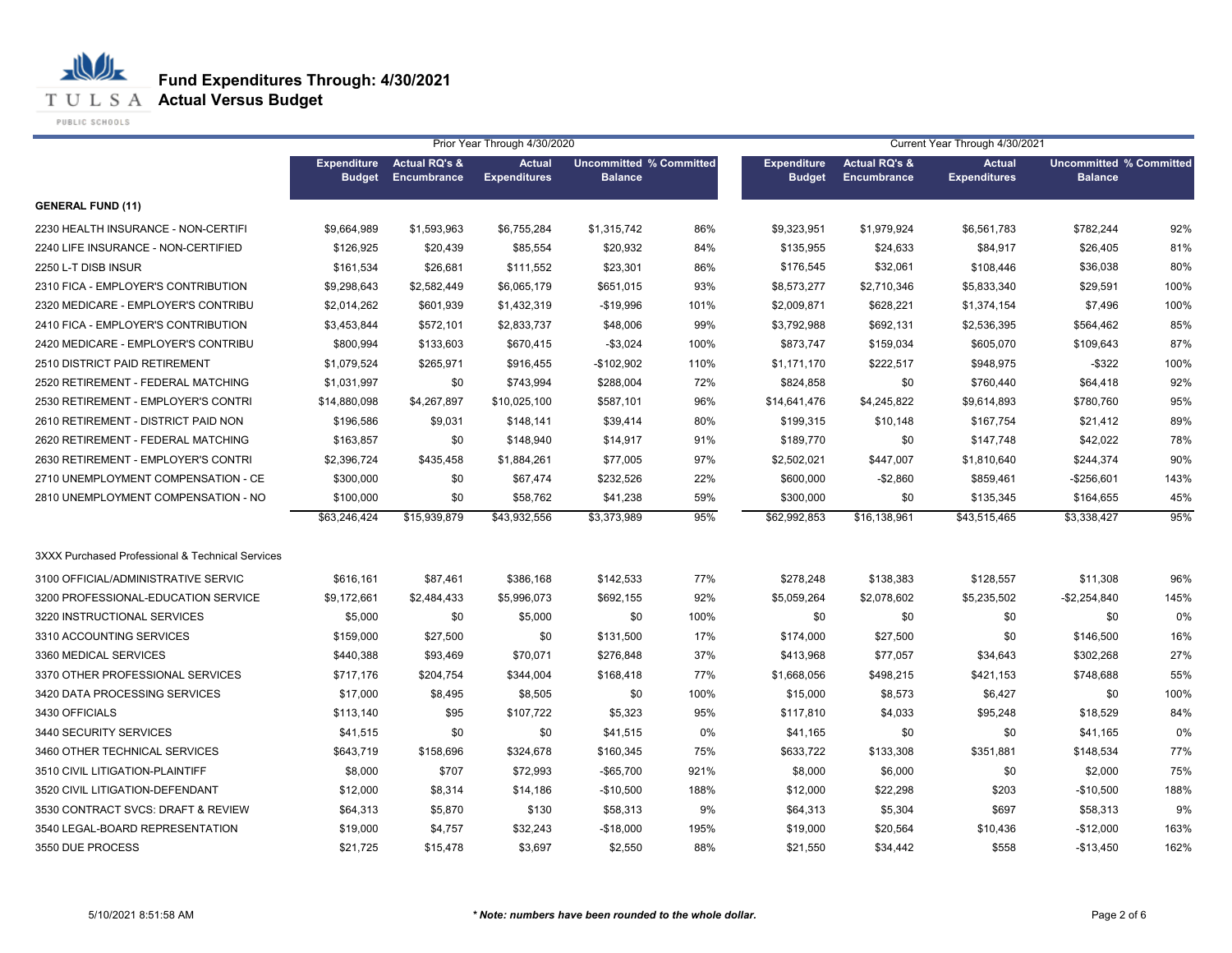**T U L S A Actual Versus Budget** 

PUBLIC SCHOOLS

|                                     |                                     |                                         | Prior Year Through 4/30/2020         |                                                  |       |                                     |                                         | Current Year Through 4/30/2021       |                                                  |      |
|-------------------------------------|-------------------------------------|-----------------------------------------|--------------------------------------|--------------------------------------------------|-------|-------------------------------------|-----------------------------------------|--------------------------------------|--------------------------------------------------|------|
|                                     | <b>Expenditure</b><br><b>Budget</b> | <b>Actual RQ's &amp;</b><br>Encumbrance | <b>Actual</b><br><b>Expenditures</b> | <b>Uncommitted % Committed</b><br><b>Balance</b> |       | <b>Expenditure</b><br><b>Budget</b> | <b>Actual RQ's &amp;</b><br>Encumbrance | <b>Actual</b><br><b>Expenditures</b> | <b>Uncommitted % Committed</b><br><b>Balance</b> |      |
| <b>GENERAL FUND (11)</b>            |                                     |                                         |                                      |                                                  |       |                                     |                                         |                                      |                                                  |      |
| 3560 EMPLOYMENT LAW                 | \$71,270                            | \$8,295                                 | \$17,505                             | \$45,470                                         | 36%   | \$73,425                            | \$49,099                                | \$5,401                              | \$18,925                                         | 74%  |
| 3570 OTHER LEGAL SERVICES           | \$85,987                            | \$4,803                                 | \$68,197                             | \$12,987                                         | 85%   | \$85,987                            | \$39,824                                | \$57,177                             | $-$11,014$                                       | 113% |
| 3580 LEGAL-GENERAL LEGAL ADVICE     | \$49,000                            | \$0                                     | \$0                                  | \$49,000                                         | 0%    | \$49,000                            | \$0                                     | \$0                                  | \$49,000                                         | 0%   |
| 3590 PROFESSIONAL EMPLOYEE TRAINING | \$5,915,563                         | \$1,000,901                             | \$4,733,351                          | \$181,311                                        | 97%   | \$7,682,889                         | \$1,242,853                             | \$3,628,583                          | \$2,811,453                                      | 63%  |
| 3600 PROFESSIONAL EMPLOYEE TRAINING | \$67,428                            | \$146,939                               | \$313,474                            | -\$392,986                                       | 683%  | \$0                                 | \$0                                     | \$0                                  | \$0                                              | 0%   |
|                                     | \$18,240,045                        | \$4,260,966                             | \$12,497,997                         | \$1,481,082                                      | 92%   | \$16,417,397                        | \$4,386,052                             | \$9,976,466                          | \$2,054,879                                      | 87%  |
| 4XXX Purchased Property Services    |                                     |                                         |                                      |                                                  |       |                                     |                                         |                                      |                                                  |      |
| 4111 WATER/SEWER SERVICES (NON-EMER | \$1,826,769                         | \$281,768                               | \$1,552,091                          | $-$7,090$                                        | 100%  | \$1,615,769                         | \$355,995                               | \$1,259,601                          | \$173                                            | 100% |
| 4200 SODEXO MANAGEMENT FEE          | \$1,000,000                         | \$0                                     | \$0                                  | \$1,000,000                                      | 0%    | \$1,140,770                         | \$285,192                               | \$855,578                            | \$0                                              | 100% |
| 4250 LAUNDRY SERVICES               | \$10,250                            | \$8,023                                 | \$1,977                              | \$250                                            | 98%   | \$10,250                            | \$10,000                                | \$0                                  | \$250                                            | 98%  |
| 4260 LAWN-CARE SERVICES             | \$26,005                            | \$0                                     | \$0                                  | \$26,005                                         | 0%    | \$29,339                            | \$0                                     | \$0                                  | \$29,339                                         | 0%   |
| 4300 REPAIRS AND MAINTENANCE SERVIC | \$58,863                            | \$4,439                                 | \$31,650                             | \$22,774                                         | 61%   | \$795                               | \$453                                   | \$342                                | \$0                                              | 100% |
| 4320 COMPUTER SERVICE               | \$1,025,935                         | \$13,200                                | \$977,241                            | \$35,495                                         | 97%   | \$810,418                           | \$22,622                                | \$777,129                            | \$10,667                                         | 99%  |
| 4340 ELECTRICAL SERVICES            | \$0                                 | \$0                                     | \$0                                  | \$0                                              | 0%    | \$0                                 | \$0                                     | \$1,553                              | $-$1,553$                                        | 0%   |
| 4360 REP/MAINT OFFICE MACHINE SVCS  | \$8,472                             | \$0                                     | \$3,330                              | \$5,142                                          | 39%   | \$8,400                             | \$0                                     | \$3,208                              | \$5,192                                          | 38%  |
| 4370 PLUMBING SERVICES              | \$0                                 | \$0                                     | \$0                                  | \$0                                              | 0%    | \$180,337                           | \$180,337                               | \$0                                  | \$0                                              | 100% |
| 4380 OTHER BUILDING SERVICES        | \$720                               | \$1,170                                 | \$0                                  | $-$450$                                          | 163%  | \$6,060                             | \$1,910                                 | \$5,470                              | $-$1,320$                                        | 122% |
| 4390 OTHER EQUIPMENT AND VEHICLE SE | \$96,559                            | \$16,154                                | \$64,517                             | \$15,888                                         | 84%   | \$148,130                           | \$39,871                                | \$74,474                             | \$33,786                                         | 77%  |
| 4392 OTHER EQUIPMENT AND VEHICLE SE | \$195                               | \$0                                     | \$195                                | \$0                                              | 100%  | \$620                               | \$0                                     | \$0                                  | \$620                                            | 0%   |
| 4400 RENTAL OR LEASE SERVICES       | \$181,678                           | \$69,705                                | \$116,075                            | $-$4,102$                                        | 102%  | \$180,798                           | \$0                                     | \$0                                  | \$180,798                                        | 0%   |
| 4421 TPS TRANSPORTATION             | $-$2,906$                           | \$1,686                                 | $-$46,482$                           | \$41,890                                         | 1542% | \$432,623                           | \$7,827                                 | \$0                                  | \$424,796                                        | 2%   |
| 4430 LAND AND BUILDING SERVICES     | \$48,200                            | \$10,000                                | \$0                                  | \$38,200                                         | 21%   | \$45,500                            | \$208,612                               | \$184                                | $-$163,296$                                      | 459% |
| 4490 OTHER RENTAL OR LEASE SERVICES | \$500                               | \$0                                     | \$200                                | \$300                                            | 40%   | \$455                               | \$290                                   | \$280                                | $-$115$                                          | 125% |
| 4500 CONSTRUCTION SERVICES          | \$14,700                            | \$0                                     | \$2,612                              | \$12,088                                         | 18%   | \$5,926,481                         | \$87,978                                | \$4,274,390                          | \$1,564,114                                      | 74%  |
|                                     | \$4,295,940                         | \$406,145                               | \$2,703,405                          | \$1,186,390                                      | 72%   | \$10,536,745                        | \$1,201,088                             | \$7,252,207                          | \$2,083,451                                      | 80%  |
| 5XXX Other Purchased Services       |                                     |                                         |                                      |                                                  |       |                                     |                                         |                                      |                                                  |      |
| 5130 STUDENT TRANSPORTATION SERVICE | \$34,786                            | \$7,868                                 | \$5,960                              | \$20,959                                         | 40%   | \$87,046                            | \$14,055                                | \$2,880                              | \$70,111                                         | 19%  |
| 5150 STUDENT OUT OF DIST TRVL - LOG | \$3,311                             | \$0                                     | \$9,751                              | $-$ \$6,440                                      | 295%  | \$2,311                             | \$0                                     | \$0                                  | \$2,311                                          | 0%   |
| 5160 STUDENT OUT OF DIST TRVL -MEAL | \$3,400                             | \$0                                     | \$90                                 | \$3,310                                          | 3%    | \$2,400                             | \$0                                     | \$0                                  | \$2,400                                          | 0%   |
| 5220 LIABILITY INSURANCE            | \$218,161                           | \$0                                     | \$218,161                            | \$0                                              | 100%  | \$89,610                            | \$0                                     | \$58,980                             | \$30,630                                         | 66%  |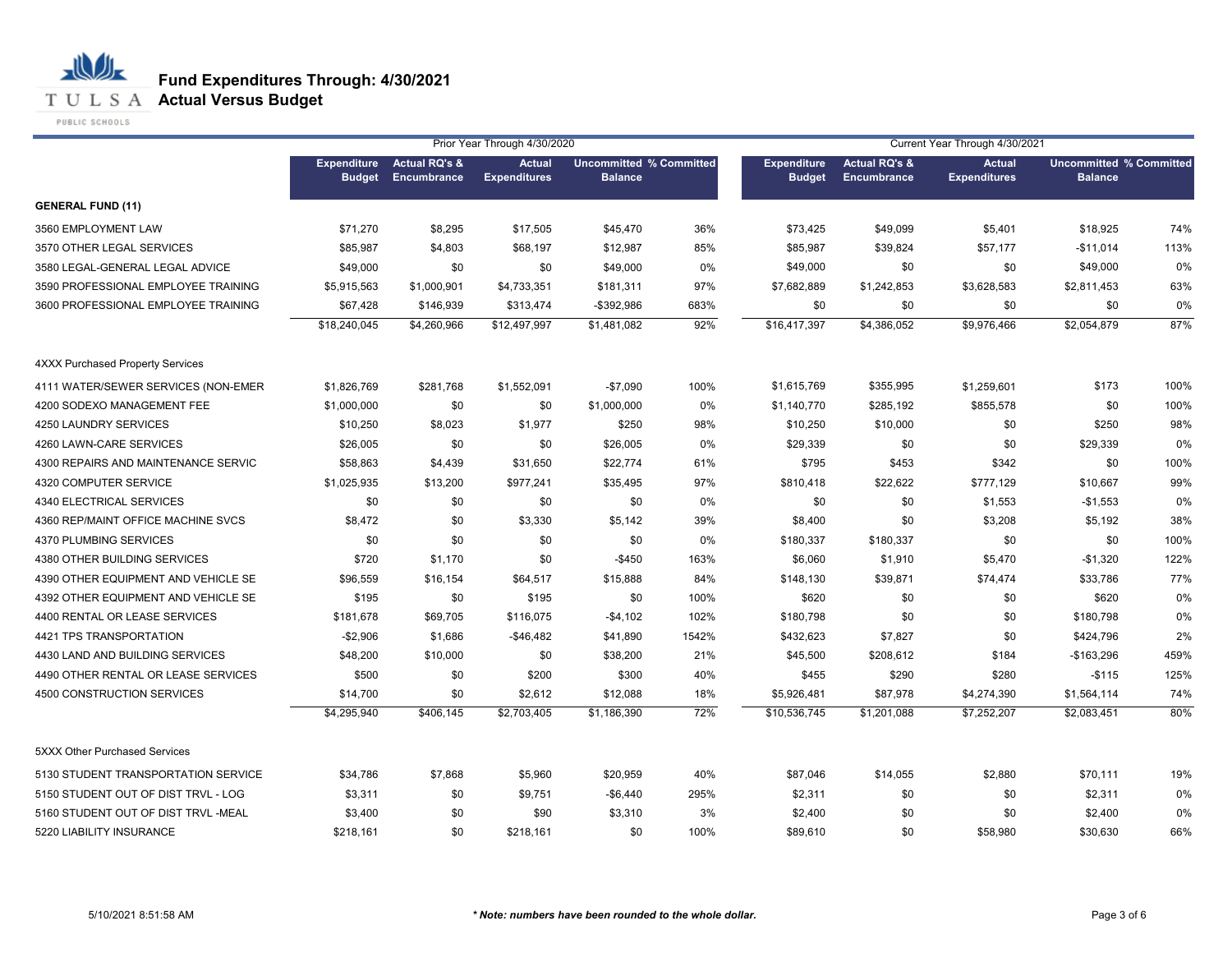**T U L S A Actual Versus Budget** 

PUBLIC SCHOOLS

|                                     |                    |                          | Prior Year Through 4/30/2020 |                                |          | Current Year Through 4/30/2021 |                          |                     |                                |        |
|-------------------------------------|--------------------|--------------------------|------------------------------|--------------------------------|----------|--------------------------------|--------------------------|---------------------|--------------------------------|--------|
|                                     | <b>Expenditure</b> | <b>Actual RQ's &amp;</b> | <b>Actual</b>                | <b>Uncommitted % Committed</b> |          | <b>Expenditure</b>             | <b>Actual RQ's &amp;</b> | <b>Actual</b>       | <b>Uncommitted % Committed</b> |        |
|                                     | <b>Budget</b>      | Encumbrance              | <b>Expenditures</b>          | <b>Balance</b>                 |          | <b>Budget</b>                  | <b>Encumbrance</b>       | <b>Expenditures</b> | <b>Balance</b>                 |        |
| <b>GENERAL FUND (11)</b>            |                    |                          |                              |                                |          |                                |                          |                     |                                |        |
| 5240 VEHICLE INSURANCE-STUDENT TRAN | \$0                | \$0                      | \$0                          | \$0                            | 0%       | \$0                            | \$0                      | \$30,630            | $-$30,630$                     | 0%     |
| 5250 SURETY BONDS                   | \$19,215           | \$0                      | \$19,215                     | \$0                            | 100%     | \$20,972                       | \$0                      | \$20,972            | \$0                            | 100%   |
| 5290 OTHER INSURANCE SERVICES       | \$789,308          | \$15,044                 | \$384,439                    | \$389,825                      | 51%      | \$790,108                      | \$19,007                 | \$376,401           | \$394,700                      | 50%    |
| 5300 COMMUNICATION SERVICES         | \$47,216           | \$10,350                 | \$18,165                     | \$18,700                       | 60%      | \$52,483                       | \$137,622                | \$18,139            | $-$103,278$                    | 297%   |
| 5310 POSTAGE SERVICES               | \$95,382           | \$74,654                 | \$11,644                     | \$9,083                        | 90%      | \$193,667                      | \$32,961                 | \$102,297           | \$58,410                       | 70%    |
| 5315 COURIER SERVICES               | \$4,000            | \$1,111                  | \$2,889                      | \$0                            | 100%     | \$4,000                        | \$741                    | \$3,259             | \$0                            | 100%   |
| 5320 TELEPHONE OR TELEGRAPH SERVICE | \$200,400          | \$71,173                 | \$129,227                    | \$0                            | 100%     | \$206,100                      | \$52,289                 | \$153,311           | \$500                          | 100%   |
| 5340 MOBILE COMM DEVICES            | \$105,871          | \$20,733                 | \$62,351                     | \$22,787                       | 78%      | \$1,782,153                    | \$567,576                | \$1,227,227         | $-$12,650$                     | 101%   |
| 5350 IPAD SERVICE AGREEMENT         | \$43,385           | \$22,416                 | \$21,261                     | $-$292$                        | 101%     | \$34,152                       | \$16,404                 | \$17,283            | \$465                          | 99%    |
| 5400 ADVERTISING                    | \$6,395            | \$160                    | \$2,398                      | \$3,837                        | 40%      | \$53,900                       | \$38,956                 | \$71,993            | $-$57,049$                     | 206%   |
| 5420 PRINTED ADVERTISING            | \$20,018           | \$14,412                 | \$5,589                      | \$18                           | 100%     | \$35,018                       | \$10,159                 | \$19,841            | \$5,018                        | 86%    |
| 5500 PRINTING AND BINDING           | \$36,843           | \$23,689                 | \$6,466                      | \$6,688                        | 82%      | \$14,356                       | \$156,758                | \$774,557           | -\$916,959                     | 6487%  |
| 5591 PRINTING IN HOUSE              | \$94,731           | \$0                      | \$15,044                     | \$79,687                       | 16%      | \$49,599                       | \$985                    | \$4,605             | \$44,009                       | 11%    |
| 5592 PRINTING CLICK CHARGES         | \$695,397          | \$130,341                | \$546,989                    | \$18,067                       | 97%      | \$581,832                      | \$116,300                | \$452,170           | \$13,362                       | 98%    |
| 5610 TUTITIONS TO OTHER DISTRICTS W | \$10,000           | \$0                      | \$0                          | \$10,000                       | 0%       | \$10,000                       | \$0                      | \$0                 | \$10,000                       | 0%     |
| 5810 TRAVEL IN-DISTRICT / MILEAGE   | \$366,643          | \$0                      | \$88,165                     | \$278,478                      | 24%      | \$329,518                      | \$32,730                 | \$11,869            | \$284,919                      | 14%    |
| 5820 TRAVEL OUT OF DISTRICT         | \$1,240,849        | \$154,390                | \$547,835                    | \$538,624                      | 57%      | \$983,281                      | \$18,097                 | \$1,301             | \$963,882                      | 2%     |
| 5990 OTHER PURCHASED SERVICES       | \$2,690,746        | \$1,465,484              | \$1,827,936                  | $-$602,674$                    | 122%     | \$2,164,404                    | \$1,098,477              | \$1,376,813         | -\$310,885                     | 114%   |
|                                     | \$6,726,056        | \$2,011,824              | \$3,923,575                  | \$790,657                      | 88%      | \$7,486,910                    | \$2,313,117              | \$4,724,527         | \$449,265                      | 94%    |
| <b>6XXX Supplies and Materials</b>  |                    |                          |                              |                                |          |                                |                          |                     |                                |        |
| 6110 PAPER AND COPY SUPPLIES        | \$104,944          | \$30,036                 | \$61,297                     | \$13,611                       | 87%      | \$124,591                      | \$43,336                 | \$50,285            | \$30,970                       | 75%    |
| 6111 PAPER AND COPY SUPPLIES-WAREHO | \$477,745          | \$0                      | \$131,434                    | \$346,311                      | 28%      | \$238,788                      | \$9                      | \$37,954            | \$200,825                      | 16%    |
| 6112 PAPER AND COPY SUPPLIES-ONLINE | \$66,347           | \$157                    | \$25,388                     | \$40,801                       | 39%      | \$93,076                       | \$3,000                  | \$22,670            | \$67,406                       | 28%    |
| 6119 ONLINE ORDERING ENCUMBRANCE    | $-$200$            | \$286,099                | \$0                          | -\$286,299                     | -143050% | \$500                          | \$245,151                | \$0                 | $-$244,651$                    | 49030% |
| 6120 AUTOMOTIVE/BUS SUPPLIES        | \$852,358          | \$70,619                 | \$771,412                    | \$10,326                       | 99%      | \$31,210                       | \$0                      | \$0                 | \$31,210                       | 0%     |
| 6130 CONSUMABLE TECHNOLOGY SUPPLIES | \$0                | \$2,357                  | \$985                        | $-$3,342$                      | 0%       | \$0                            | \$0                      | \$0                 | \$0                            | 0%     |
| 6140 TESTING SUPPLIES AND MATERIALS | \$216,128          | \$15,465                 | \$87,995                     | \$112,668                      | 48%      | \$211,568                      | \$11,640                 | \$126,491           | \$73,437                       | 65%    |
| 6150 FILMS VIDEOS AUDIO TAPES AV SU | \$11,727           | \$0                      | \$0                          | \$11,727                       | 0%       | \$11,727                       | \$0                      | \$2,500             | \$9,227                        | 21%    |
| 6160 FIRST AID SUPPLIES             | \$35,270           | \$996                    | \$9,453                      | \$24,821                       | 30%      | \$2,760,682                    | \$56,327                 | \$528,057           | \$2,176,299                    | 21%    |
| 6161 FIRST AID - WAREHOUSE          | \$0                | \$0                      | \$0                          | \$0                            | 0%       | \$1,500                        | \$0                      | \$203,419           | $-$201,919$                    | 13561% |
| 6166 INVENTORY - HEALTH SUPPLIES    | \$12,613           | \$0                      | \$10,877                     | \$1,735                        | 86%      | \$12,613                       | \$0                      | \$12,985            | $-$ \$372                      | 103%   |
| 6169 INVENTORY - ISSUED             | \$0                | \$0                      | $-$1,105$                    | \$1,105                        | 0%       | \$0                            | \$16                     | -\$860              | \$843                          | 0%     |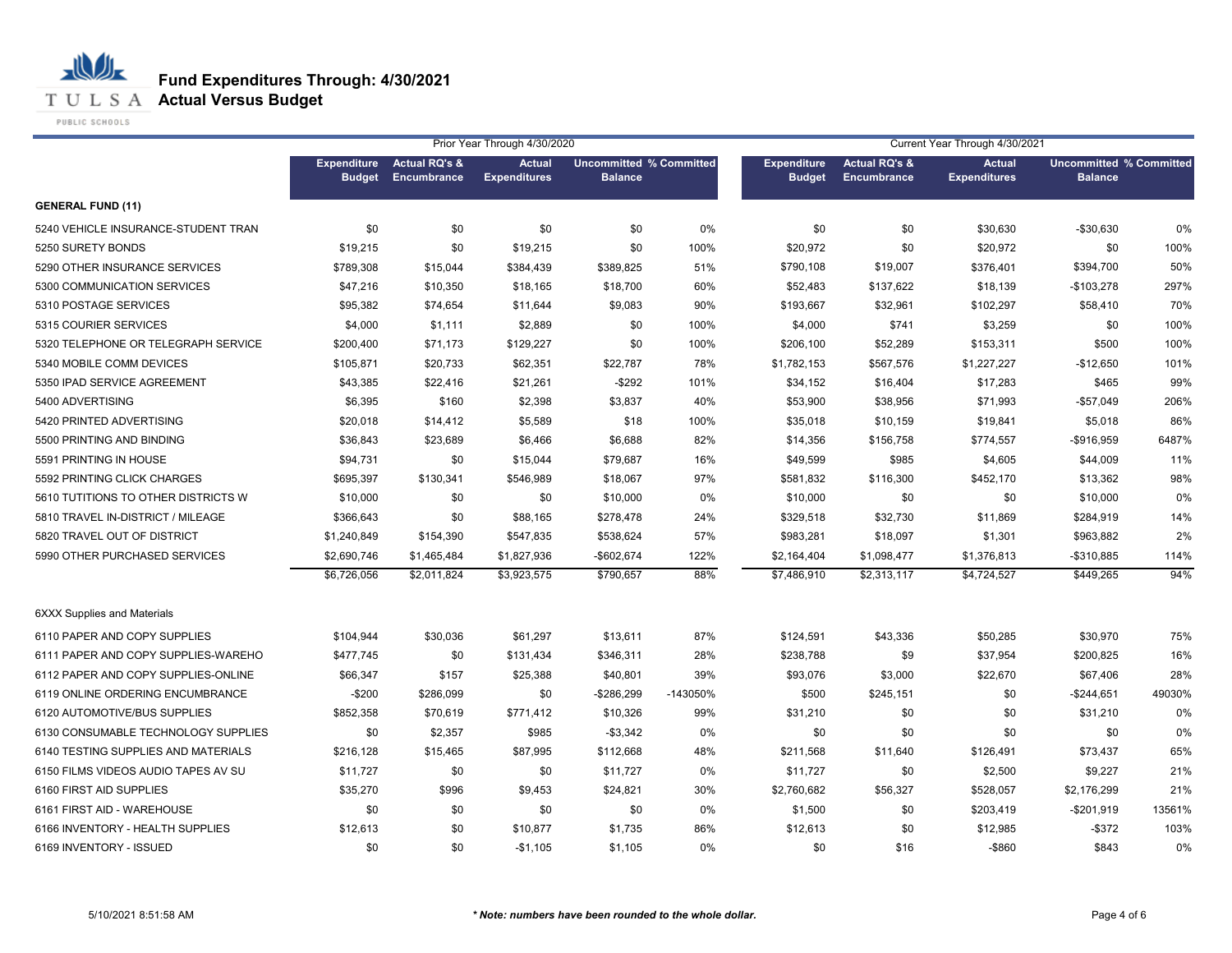**T U L S A Actual Versus Budget** 

PUBLIC SCHOOLS

|                                     | Prior Year Through 4/30/2020        |                                         |                                      |                                                  |       | Current Year Through 4/30/2021      |                                                |                                      |                                                  |         |
|-------------------------------------|-------------------------------------|-----------------------------------------|--------------------------------------|--------------------------------------------------|-------|-------------------------------------|------------------------------------------------|--------------------------------------|--------------------------------------------------|---------|
|                                     | <b>Expenditure</b><br><b>Budget</b> | <b>Actual RQ's &amp;</b><br>Encumbrance | <b>Actual</b><br><b>Expenditures</b> | <b>Uncommitted % Committed</b><br><b>Balance</b> |       | <b>Expenditure</b><br><b>Budget</b> | <b>Actual RQ's &amp;</b><br><b>Encumbrance</b> | <b>Actual</b><br><b>Expenditures</b> | <b>Uncommitted % Committed</b><br><b>Balance</b> |         |
| <b>GENERAL FUND (11)</b>            |                                     |                                         |                                      |                                                  |       |                                     |                                                |                                      |                                                  |         |
| 6170 PAPER PRODUCTS                 | \$0                                 | \$0                                     | \$71                                 | $-$71$                                           | 0%    | \$0                                 | \$6,300                                        | \$0                                  | $-$6,300$                                        | 0%      |
| 6180 CLEAN-MAINT SUPPLIES CHEMICALS | \$767,795                           | \$29,049                                | \$361,848                            | \$376,898                                        | 51%   | \$766,734                           | \$1,807                                        | \$242,097                            | \$522,830                                        | 32%     |
| 6181 CLEAN-MAINT SUPPLIES CHEMICALS | \$282                               | \$405                                   | \$195                                | $-$ \$318                                        | 213%  | \$282                               | \$0                                            | \$0                                  | \$282                                            | 0%      |
| 6190 GENERAL OFFICE SUPPLIES        | \$748,516                           | \$56,676                                | \$160,554                            | \$531,285                                        | 29%   | \$1,086,312                         | \$97,293                                       | \$74,599                             | \$914,420                                        | 16%     |
| 6191 GENERAL OFFICE SUPPLIES-WAREHO | \$321,561                           | \$0                                     | \$87,320                             | \$234,241                                        | 27%   | \$174,736                           | \$210                                          | \$29,728                             | \$144,798                                        | 17%     |
| 6192 GENERAL OFFICE SUPPLIES-ONLINE | \$323,202                           | \$36                                    | \$80,539                             | \$242,627                                        | 25%   | \$310,332                           | \$4,500                                        | \$103,305                            | \$202,527                                        | 35%     |
| 6195 OTHER SUPPLIES AND MATERIALS   | \$250                               | \$0                                     | \$1,633                              | $-$1,383$                                        | 653%  | \$162                               | \$0                                            | \$82                                 | \$80                                             | 51%     |
| 6196 INVENTORY - NEW INV SYSTEM     | \$200,000                           | \$119,104                               | \$250,432                            | -\$169,536                                       | 185%  | \$200,000                           | \$175,970                                      | $-$ \$381,304                        | \$405,335                                        | $-103%$ |
| 6199 INVENTORY ISSUED               | \$0                                 | \$0                                     | $-$599,275$                          | \$599,275                                        | 0%    | \$0                                 | \$0                                            | \$108,283                            | $-$108,283$                                      | 0%      |
| 6240 ELECTRICITY                    | \$5,024,988                         | \$1,247,400                             | \$3,810,088                          | $-$32,500$                                       | 101%  | \$4,869,043                         | \$2,043,831                                    | \$2,825,211                          | \$0                                              | 100%    |
| 6250 GASOLINE                       | \$1,003,392                         | \$364,874                               | \$622,740                            | \$15,779                                         | 98%   | \$649,792                           | \$556,149                                      | \$243,851                            | $-$150,208$                                      | 123%    |
| 6270 NATURAL GAS                    | \$958.185                           | \$385,232                               | \$482,111                            | \$90,842                                         | 91%   | \$1,628,185                         | \$176,762                                      | \$632,598                            | \$818.825                                        | 50%     |
| 6410 BOOKS                          | \$1,187,660                         | \$1,047,106                             | \$431,949                            | $-$291,395$                                      | 125%  | \$1,850,260                         | \$961,837                                      | \$1,072,657                          | $-$184,234$                                      | 110%    |
| 6420 PERIODICALS                    | \$16,619                            | \$1,442                                 | \$3,613                              | \$11,564                                         | 30%   | \$16,619                            | \$1,761                                        | \$1,086                              | \$13,772                                         | 17%     |
| 6430 STATE ADOPTED TEXTBOOKS        | \$1,651,010                         | \$0                                     | \$28,270                             | \$1,622,740                                      | 2%    | \$1,593,850                         | \$838                                          | \$457,796                            | \$1,135,216                                      | 29%     |
| 6440 SUPPLEMENTAL TEXTBOOKS (NON-ST | \$23,747                            | \$974                                   | \$17,028                             | \$5,744                                          | 76%   | \$74,720                            | \$926                                          | \$5,377                              | \$68,417                                         | 8%      |
| 6450 WORKBOOKS                      | \$64,593                            | \$25,738                                | \$11,296                             | \$27,559                                         | 57%   | \$40,446                            | \$20,310                                       | \$20,288                             | $-$152$                                          | 100%    |
| 6470 NEWSPAPERS                     | \$249                               | \$0                                     | \$0                                  | \$249                                            | 0%    | \$249                               | \$0                                            | \$0                                  | \$249                                            | 0%      |
| 6480 MAGAZINES                      | \$1,404                             | \$0                                     | \$3,113                              | $-$1,709$                                        | 222%  | \$1,912                             | \$0                                            | \$4,887                              | $-$2,975$                                        | 256%    |
| 6510 APPLIANCES/FURNITURE/FIXTURES  | \$162,997                           | \$22,132                                | \$50,207                             | \$90,658                                         | 44%   | \$333,010                           | \$411,705                                      | \$123,624                            | $-$202,318$                                      | 161%    |
| 6520 AUDIOVISUAL                    | \$2,500                             | \$700                                   | \$1,615                              | \$185                                            | 93%   | \$2,500                             | \$0                                            | \$733                                | \$1,767                                          | 29%     |
| 6530 TECHNOLOGY-RELATED EQUIPMENT   | \$3,172,477                         | \$979,410                               | \$1,641,683                          | \$551,385                                        | 83%   | \$4,656,093                         | \$869,514                                      | \$1,633,761                          | \$2,152,818                                      | 54%     |
| 6531 COMPUTERS                      | \$0                                 | \$0                                     | \$0                                  | \$0                                              | 0%    | \$0                                 | \$0                                            | \$562                                | $-$562$                                          | 0%      |
| 6540 FURNITURE AND FIXTURES         | \$795                               | \$0                                     | \$9,887                              | $-$9,092$                                        | 1244% | \$0                                 | \$0                                            | \$0                                  | \$0                                              | 0%      |
| 6550 INSTRUMENTS                    | \$3,850                             | \$1,305                                 | \$3,850                              | $-$1,305$                                        | 134%  | \$0                                 | \$7,883                                        | \$20,833                             | $-$28,716$                                       | 0%      |
| 6560 MACHINERY                      | \$0                                 | \$0                                     | \$0                                  | \$0                                              | 0%    | \$508,270                           | \$0                                            | \$522,777                            | $-$14,507$                                       | 103%    |
| 6570 UNIFORMS                       | \$28,922                            | \$725                                   | \$23,274                             | \$4,924                                          | 83%   | \$31,136                            | \$6,196                                        | \$31,020                             | $-$ \$6,080                                      | 120%    |
| 6590 FIREARMS AND AMMUNITION        | \$1,207                             | \$0                                     | \$1,207                              | \$0                                              | 100%  | \$0                                 | \$0                                            | \$0                                  | \$0                                              | 0%      |
| 6810 COCURRICULAR SUPPLIES          | \$1,865,116                         | \$238,229                               | \$653,922                            | \$972,965                                        | 48%   | \$2,802,221                         | \$1,040,480                                    | \$998,803                            | \$762,937                                        | 73%     |
| 6811 COCURRICULAR SUPPLIES-WAREHOUS | \$79,116                            | \$0                                     | \$18,492                             | \$60,624                                         | 23%   | \$86,801                            | \$1,723                                        | \$5,607                              | \$79,471                                         | 8%      |
| 6820 AWARDS DECOR REGALIA REFRESHME | \$104,981                           | \$36,806                                | \$34,097                             | \$34,079                                         | 68%   | \$153,588                           | \$22,720                                       | \$10,204                             | \$120,665                                        | 21%     |
| 6830 EXTRACURRICULAR SUPPLIES       | \$114,819                           | \$64,667                                | \$30,838                             | \$19,315                                         | 83%   | \$147,974                           | \$45,288                                       | \$143,659                            | $-$40,973$                                       | 128%    |
|                                     | \$19,607,163                        | \$5,027,737                             | \$9,320,333                          | \$5,259,093                                      | 73%   | \$25,471,482                        | \$6,813,483                                    | \$9,915,622                          | \$8,742,376                                      | 66%     |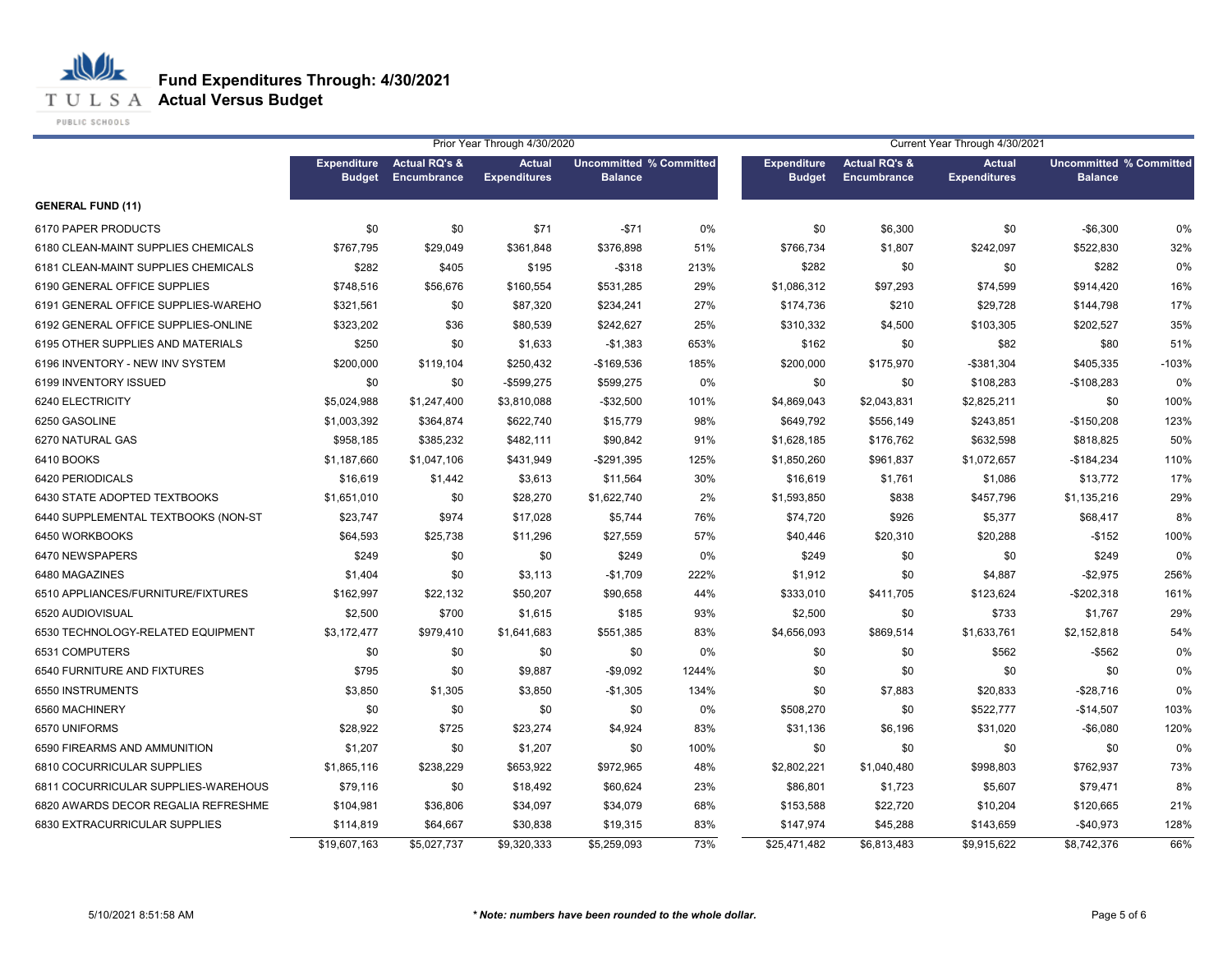

|                                      |                                     |                                         | Prior Year Through 4/30/2020         |                                                  |         | Current Year Through 4/30/2021      |                                         |                                      |                                                  |       |  |
|--------------------------------------|-------------------------------------|-----------------------------------------|--------------------------------------|--------------------------------------------------|---------|-------------------------------------|-----------------------------------------|--------------------------------------|--------------------------------------------------|-------|--|
|                                      | <b>Expenditure</b><br><b>Budget</b> | <b>Actual RQ's &amp;</b><br>Encumbrance | <b>Actual</b><br><b>Expenditures</b> | <b>Uncommitted % Committed</b><br><b>Balance</b> |         | <b>Expenditure</b><br><b>Budget</b> | <b>Actual RQ's &amp;</b><br>Encumbrance | <b>Actual</b><br><b>Expenditures</b> | <b>Uncommitted % Committed</b><br><b>Balance</b> |       |  |
| <b>GENERAL FUND (11)</b>             |                                     |                                         |                                      |                                                  |         |                                     |                                         |                                      |                                                  |       |  |
| 7XXX Property/Equipment              |                                     |                                         |                                      |                                                  |         |                                     |                                         |                                      |                                                  |       |  |
| 7160 PLAYGROUND EQUIPMENT            | \$0                                 | \$0                                     | \$0                                  | \$0                                              | 0%      | \$6,893                             | \$6,893                                 | \$0                                  | \$0                                              | 100%  |  |
| 7310 APPLIANCES/FURNITURE/FIXTURES   | \$0                                 | \$0                                     | \$2,500                              | $-$2,500$                                        | 0%      | \$0                                 | \$0                                     | \$0                                  | \$0                                              | 0%    |  |
| 7320 EQUIPMENT-AUDIO VISUAL          | \$5,487                             | \$0                                     | \$1,990                              | \$3,497                                          | 36%     | \$5,330                             | \$0                                     | \$1,141                              | \$4,189                                          | 21%   |  |
| 7330 TECHNOLOGY-RELATED HARDWARE     | \$17,403                            | \$0                                     | \$29,882                             | $-$12,479$                                       | 172%    | \$115,154                           | \$41,589                                | \$287,342                            | $-$213,776$                                      | 286%  |  |
| 7340 TECHNOLOGY SOFTWARE             | \$0                                 | \$0                                     | \$0                                  | \$0                                              | 0%      | \$75,000                            | \$1,684                                 | \$0                                  | \$73,316                                         | 2%    |  |
| 7360 EQUIPMENT-MACHINERY             | \$0                                 | \$922                                   | \$0                                  | $-$ \$922                                        | 0%      | \$0                                 | \$0                                     | \$0                                  | \$0                                              | 0%    |  |
| 7390 OTHER EQUIPMENT                 | \$2,000                             | \$0                                     | \$398                                | \$1,602                                          | 20%     | \$2,000                             | \$0                                     | \$0                                  | \$2,000                                          | 0%    |  |
| <b>7620 BUSES</b>                    | \$61,560                            | \$16,416                                | \$56,854                             | $-$11,710$                                       | 119%    | \$71,280                            | \$15,120                                | \$56,160                             | \$0                                              | 100%  |  |
|                                      | \$86,450                            | \$17,338                                | \$91,624                             | $-$ \$22,512                                     | 126%    | \$275,657                           | \$65,286                                | \$344,643                            | $-$134,271$                                      | 149%  |  |
| 8XXX Other Objects and Reserves      |                                     |                                         |                                      |                                                  |         |                                     |                                         |                                      |                                                  |       |  |
| 8100 DUES AND FEES FOR SERVICES      | \$225,429                           | \$49,629                                | \$190,351                            | $-$14,551$                                       | 106%    | \$201,036                           | \$7,736                                 | \$154,994                            | \$38,307                                         | 81%   |  |
| 8400 BUDGET CONTINGENCY              | $-$1,824,382$                       | \$0                                     | \$0                                  | $-$1,824,382$                                    | 0%      | $-$16,278,322$                      | \$0                                     | \$0                                  | $-$16,278,322$                                   | 0%    |  |
| 8600 STAFF REGISTRATION AND TUITION  | \$1,110,569                         | \$82,710                                | \$262,983                            | \$764,876                                        | 31%     | \$1,156,631                         | \$80,773                                | \$170,882                            | \$904,977                                        | 22%   |  |
| 8622 REGISTRATION - BOARD MEMBERS A  | \$3,289                             | \$60                                    | \$270                                | \$2,959                                          | 10%     | \$3,289                             | \$300                                   | \$1,930                              | \$1,059                                          | 68%   |  |
| 8700 COUNTY ASSESSMENTS/REVALUATION  | \$5                                 | \$0                                     | \$0                                  | \$5                                              | 0%      | \$717,844                           | \$0                                     | \$698,953                            | \$18,891                                         | 97%   |  |
| 8900 OTHER MISCELLANEOUS EXPENDITUR  | \$0                                 | \$0                                     | \$0                                  | \$0                                              | 0%      | \$300                               | \$0                                     | \$0                                  | \$300                                            | 0%    |  |
|                                      | $-$ \$485,091                       | \$132,399                               | \$453,604                            | $-$1,071,093$                                    | $-121%$ | $-$14,199,222$                      | \$88,808                                | \$1,026,759                          | $-$15,314,789$                                   | $-8%$ |  |
| 9XXX Other Uses of Funds             |                                     |                                         |                                      |                                                  |         |                                     |                                         |                                      |                                                  |       |  |
| 9300 REIMBURSEMENT                   | \$139,804                           | \$157,284                               | \$128,201                            | $-$145,682$                                      | 204%    | \$673,614                           | \$159,836                               | \$45,817                             | \$467,962                                        | 31%   |  |
| 9600 PETTY CASH                      | \$6,299                             | \$0                                     | \$1,500                              | \$4,799                                          | 24%     | \$3,400                             | \$0                                     | \$1,400                              | \$2,000                                          | 41%   |  |
| 9700 INTRA FUND TRANSFERS            | \$17,760,705                        | \$0                                     | \$14,391,250                         | \$3,369,455                                      | 81%     | \$18,734,146                        | \$0                                     | \$15,241,997                         | \$3,492,150                                      | 81%   |  |
|                                      | \$17,906,808                        | \$157,284                               | \$14,520,952                         | \$3,228,571                                      | 82%     | \$19,411,161                        | \$159,836                               | \$15,289,214                         | \$3,962,111                                      | 80%   |  |
| <b>Total Fund Expend./Encumb/RQs</b> | \$338,245,221                       | \$84,228,097                            | \$237,800,014                        | \$16,217,110                                     | 95%     | \$338,024,671                       | \$87,314,126                            | \$232,699,982                        | \$18,010,563                                     | 95%   |  |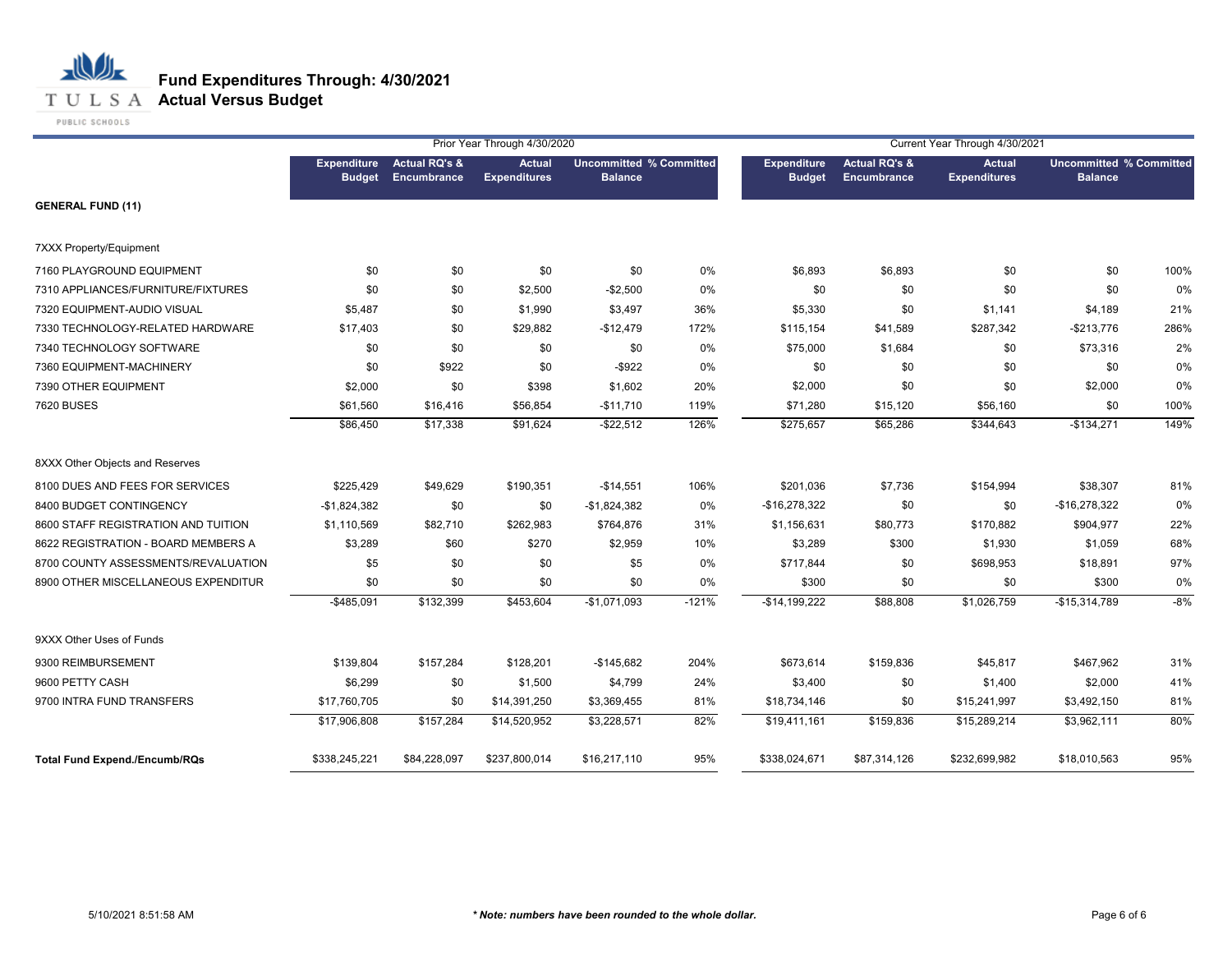#### **T U L S A Actual Versus Budget**

PUBLIC SCHOOLS

|                                                  | Prior Year Through 4/30/2020        |                                                |                                      |                                                  |      |                                     |                                                | Current Year Through 4/30/2021       |                                                  |      |
|--------------------------------------------------|-------------------------------------|------------------------------------------------|--------------------------------------|--------------------------------------------------|------|-------------------------------------|------------------------------------------------|--------------------------------------|--------------------------------------------------|------|
|                                                  | <b>Expenditure</b><br><b>Budget</b> | <b>Actual RQ's &amp;</b><br><b>Encumbrance</b> | <b>Actual</b><br><b>Expenditures</b> | <b>Uncommitted % Committed</b><br><b>Balance</b> |      | <b>Expenditure</b><br><b>Budget</b> | <b>Actual RQ's &amp;</b><br><b>Encumbrance</b> | <b>Actual</b><br><b>Expenditures</b> | <b>Uncommitted % Committed</b><br><b>Balance</b> |      |
| <b>BUILDING FUND (21)</b>                        |                                     |                                                |                                      |                                                  |      |                                     |                                                |                                      |                                                  |      |
| <b>1XXX Salaries</b>                             |                                     |                                                |                                      |                                                  |      |                                     |                                                |                                      |                                                  |      |
| 1210 FULL TIME NON-CERTIFIED SALARI              | \$7,167,931                         | \$1,285,088                                    | \$5,531,352                          | \$351,491                                        | 95%  | \$6,392,229                         | \$1,234,308                                    | \$5,112,784                          | \$45,137                                         | 99%  |
| 1212 RETROACTIVE SUPPORT PAY                     | \$0                                 | \$0                                            | \$129,983                            | $-$129,983$                                      | 0%   | \$0                                 | \$0                                            | \$47,101                             | $-$47,101$                                       | 0%   |
| 1240 UNUSED LEAVE - NON-CERTIF                   | \$0                                 | \$0                                            | \$90                                 | $-$ \$90                                         | 0%   | \$0                                 | \$0                                            | \$31,351                             | $-$ \$31,351                                     | 0%   |
| 1250 BENEFIT ALLOWANCE-SUPPORT STAF              | \$70,565                            | \$13,942                                       | \$51,311                             | \$5,311                                          | 92%  | \$63,736                            | \$14,416                                       | \$34,903                             | \$14,416                                         | 77%  |
| 1500 OVERTIME SALARIES - NON-CERTIF              | \$169,841                           | \$0                                            | \$304,418                            | $-$134,577$                                      | 179% | \$172,999                           | \$0                                            | \$194,208                            | $-$21,209$                                       | 112% |
| 1800 STIPENDS - NON-CERTIFIED                    | \$27,500                            | \$0                                            | \$16,484                             | \$11,016                                         | 60%  | \$27,500                            | \$0                                            | \$12,567                             | \$14,933                                         | 46%  |
| 1930 OPTIONAL SPECIAL ASSIGNMENT -               | \$0                                 | \$0                                            | \$3,300                              | $-$3,300$                                        | 0%   | \$0                                 | \$0                                            | \$0                                  | \$0                                              | 0%   |
|                                                  | \$7,435,837                         | \$1,299,030                                    | \$6,036,938                          | \$99,869                                         | 99%  | \$6,656,464                         | \$1,248,725                                    | \$5,432,914                          | $-$ \$25,174                                     | 100% |
| 2XXX Benefits                                    |                                     |                                                |                                      |                                                  |      |                                     |                                                |                                      |                                                  |      |
| 2220 DENTAL INSURANCE - NON-CERTIFI              | \$18,236                            | \$2,913                                        | \$12,027                             | \$3,296                                          | 82%  | \$19,368                            | \$3,186                                        | \$11,672                             | \$4,510                                          | 77%  |
| 2230 HEALTH INSURANCE - NON-CERTIFI              | \$1,085,098                         | \$185,844                                      | \$771,219                            | \$128,035                                        | 88%  | \$930,924                           | \$184,282                                      | \$715,390                            | \$31,251                                         | 97%  |
| 2240 LIFE INSURANCE - NON-CERTIFIED              | \$15,902                            | \$2,709                                        | \$11,309                             | \$1,884                                          | 88%  | \$17,013                            | \$2,663                                        | \$10,720                             | \$3,629                                          | 79%  |
| 2250 L-T DISB INSUR                              | \$20,940                            | \$3,569                                        | \$14,889                             | \$2,482                                          | 88%  | \$22,408                            | \$3,506                                        | \$13,858                             | \$5,043                                          | 77%  |
| 2410 FICA - EMPLOYER'S CONTRIBUTION              | \$420,090                           | \$75,164                                       | \$362,902                            | -\$17,976                                        | 104% | \$453,075                           | \$73,361                                       | \$325,209                            | \$54,505                                         | 88%  |
| 2420 MEDICARE - EMPLOYER'S CONTRIBU              | \$98,250                            | \$17,579                                       | \$85,165                             | $-$4,493$                                        | 105% | \$105,961                           | \$17,157                                       | \$76,718                             | \$12,086                                         | 89%  |
| 2610 RETIREMENT - DISTRICT PAID NON              | \$2,834                             | \$0                                            | \$2,259                              | \$575                                            | 80%  | \$2,854                             | \$0                                            | \$2,395                              | \$459                                            | 84%  |
| 2630 RETIREMENT - EMPLOYER'S CONTRI              | \$357,070                           | \$64,854                                       | \$311,504                            | $-$19,288$                                       | 105% | \$386,508                           | \$59,253                                       | \$271,012                            | \$56,243                                         | 85%  |
| 2810 UNEMPLOYMENT COMPENSATION - NO              | \$0                                 | \$0                                            | \$6,890                              | $-$6,890$                                        | 0%   | \$0                                 | \$0                                            | \$7,827                              | $-$7,827$                                        | 0%   |
|                                                  | \$2,018,420                         | \$352,630                                      | \$1,578,165                          | \$87,625                                         | 96%  | \$1,938,110                         | \$343,409                                      | \$1,434,803                          | \$159,898                                        | 92%  |
| 3XXX Purchased Professional & Technical Services |                                     |                                                |                                      |                                                  |      |                                     |                                                |                                      |                                                  |      |
| 3100 OFFICIAL/ADMINISTRATIVE SERVIC              | \$0                                 | \$0                                            | \$0                                  | \$0                                              | 0%   | \$48,454                            | \$0                                            | \$0                                  | \$48,454                                         | 0%   |
| 3320 ARCHITECTURAL SERVICES                      | \$0                                 | \$0                                            | \$0                                  | \$0                                              | 0%   | \$0                                 | \$0                                            | \$909                                | $-$909$                                          | 0%   |
| 3340 ENGINEERING SERVICES                        | \$0                                 | \$0                                            | \$0                                  | \$0                                              | 0%   | \$0                                 | \$268,674                                      | \$0                                  | $-$268,674$                                      | 0%   |
| 3360 MEDICAL SERVICES                            | \$2,975                             | \$2,800                                        | \$0                                  | \$175                                            | 94%  | \$2,975                             | \$0                                            | \$0                                  | \$2,975                                          | 0%   |
| 3370 OTHER PROFESSIONAL SERVICES                 | \$14,220                            | \$3,000                                        | \$3,000                              | \$8,220                                          | 42%  | \$253,800                           | \$90,314                                       | \$162,110                            | \$1,376                                          | 99%  |
| 3440 SECURITY SERVICES                           | \$204,933                           | \$67,273                                       | \$132,727                            | \$4,933                                          | 98%  | \$204,933                           | \$69,959                                       | \$80,041                             | \$54,933                                         | 73%  |
| 3442 SECURITY - ATHLETICS                        | \$26,554                            | \$3,282                                        | \$3,719                              | \$19,554                                         | 26%  | \$26,554                            | \$4,689                                        | \$2,311                              | \$19,554                                         | 26%  |
| 3460 OTHER TECHNICAL SERVICES                    | \$8,000                             | \$8,000                                        | \$0                                  | \$0                                              | 100% | \$8,000                             | \$8,000                                        | \$0                                  | \$0                                              | 100% |
| 3530 CONTRACT SVCS: DRAFT & REVIEW               | \$0                                 | \$0                                            | \$0                                  | \$0                                              | 0%   | \$120,000                           | \$0                                            | \$0                                  | \$120,000                                        | 0%   |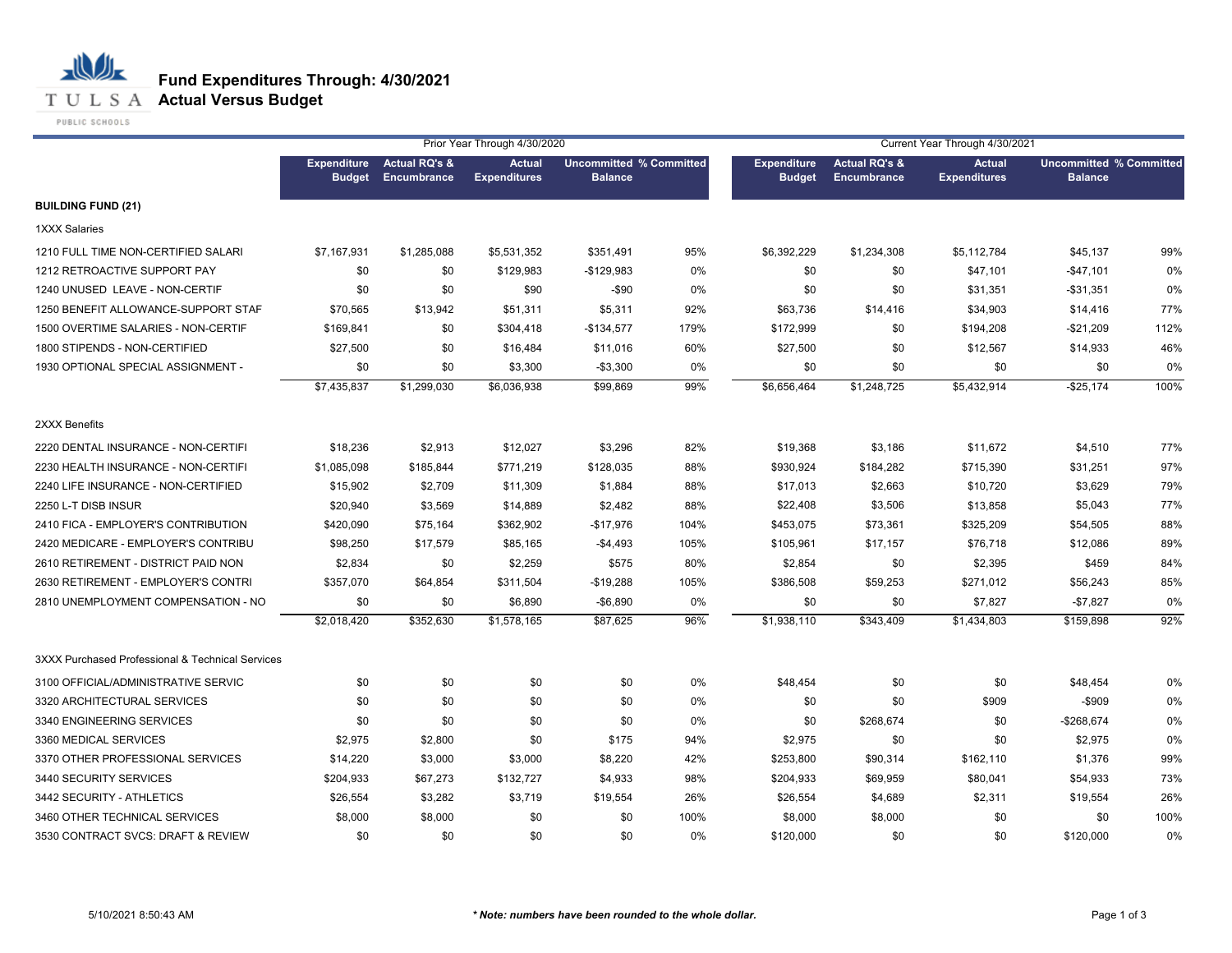#### **T U L S A Actual Versus Budget**

PUBLIC SCHOOLS

|                                         |                                     |                                         | Prior Year Through 4/30/2020         |                                                  |      | Current Year Through 4/30/2021      |                                                |                                      |                                                  |      |  |
|-----------------------------------------|-------------------------------------|-----------------------------------------|--------------------------------------|--------------------------------------------------|------|-------------------------------------|------------------------------------------------|--------------------------------------|--------------------------------------------------|------|--|
|                                         | <b>Expenditure</b><br><b>Budget</b> | <b>Actual RQ's &amp;</b><br>Encumbrance | <b>Actual</b><br><b>Expenditures</b> | <b>Uncommitted % Committed</b><br><b>Balance</b> |      | <b>Expenditure</b><br><b>Budget</b> | <b>Actual RQ's &amp;</b><br><b>Encumbrance</b> | <b>Actual</b><br><b>Expenditures</b> | <b>Uncommitted % Committed</b><br><b>Balance</b> |      |  |
| <b>BUILDING FUND (21)</b>               |                                     |                                         |                                      |                                                  |      |                                     |                                                |                                      |                                                  |      |  |
| 3590 PROFESSIONAL EMPLOYEE TRAINING     | \$300                               | \$0                                     | \$0                                  | \$300                                            | 0%   | \$5,300                             | \$100                                          | \$1,737                              | \$3,463                                          | 35%  |  |
|                                         | \$256,982                           | \$84,354                                | \$139,446                            | \$33,182                                         | 87%  | \$670,017                           | \$441,736                                      | \$247,108                            | $-$18,827$                                       | 103% |  |
| <b>4XXX Purchased Property Services</b> |                                     |                                         |                                      |                                                  |      |                                     |                                                |                                      |                                                  |      |  |
| 4200 SODEXO MANAGEMENT FEE              | \$1,163,810                         | \$285,192                               | \$855,578                            | \$23,040                                         | 98%  | \$43,040                            | \$0                                            | \$20,000                             | \$23,040                                         | 46%  |  |
| 4230 DISPOSAL SERVICES                  | \$398.729                           | \$146,012                               | \$248,731                            | \$3,986                                          | 99%  | \$398,729                           | \$136,485                                      | \$254,015                            | \$8,229                                          | 98%  |  |
| 4250 LAUNDRY SERVICES                   | \$2,000                             | \$1,011                                 | \$189                                | \$800                                            | 60%  | \$2,000                             | \$1,000                                        | \$0                                  | \$1,000                                          | 50%  |  |
| 4300 REPAIRS AND MAINTENANCE SERVIC     | \$1,120,648                         | \$329,426                               | \$730,774                            | \$60,448                                         | 95%  | \$0                                 | \$0                                            | \$0                                  | \$0                                              | 0%   |  |
| 4302 REPAIRS/MAINTENANCE CONTRACT L     | \$43,000                            | \$70                                    | \$35,992                             | \$6,939                                          | 84%  | \$0                                 | \$0                                            | \$0                                  | \$0                                              | 0%   |  |
| 4310 NONTECHNOLOGY SERVICES             | \$106,860                           | \$22,893                                | \$78,544                             | \$5,423                                          | 95%  | \$552,075                           | \$231,484                                      | \$311,906                            | \$8,685                                          | 98%  |  |
| 4320 COMPUTER SERVICE                   | \$2,490                             | \$0                                     | \$0                                  | \$2,490                                          | 0%   | \$3,500                             | \$0                                            | \$3,500                              | \$0                                              | 100% |  |
| 4330 COOLING SERVICES                   | \$20,000                            | \$0                                     | \$11,018                             | \$8,982                                          | 55%  | \$215,844                           | \$75,876                                       | \$104,464                            | \$35,504                                         | 84%  |  |
| 4340 ELECTRICAL SERVICES                | \$3,700                             | \$0                                     | \$0                                  | \$3,700                                          | 0%   | \$42,015                            | \$34,037                                       | \$7,978                              | \$0                                              | 100% |  |
| 4350 HEATING SERVICES                   | \$5,000                             | \$0                                     | \$0                                  | \$5,000                                          | 0%   | \$5,038                             | $-$1,003$                                      | \$1,041                              | \$5,000                                          | 1%   |  |
| 4360 REP/MAINT OFFICE MACHINE SVCS      | \$2,500                             | \$0                                     | \$0                                  | \$2,500                                          | 0%   | \$2,500                             | \$0                                            | \$0                                  | \$2,500                                          | 0%   |  |
| 4370 PLUMBING SERVICES                  | \$5,000                             | \$0                                     | \$0                                  | \$5,000                                          | 0%   | \$164,626                           | \$77,630                                       | \$19,760                             | \$67,236                                         | 59%  |  |
| 4380 OTHER BUILDING SERVICES            | \$386,555                           | \$101,336                               | \$281,755                            | \$3,464                                          | 99%  | \$331,555                           | \$97,599                                       | \$248,082                            | $-$14,127$                                       | 104% |  |
| 4390 OTHER EQUIPMENT AND VEHICLE SE     | \$5,000                             | \$1,370                                 | \$630                                | \$3,000                                          | 40%  | \$151,351                           | \$26,471                                       | \$75,879                             | \$49,001                                         | 68%  |  |
| 4392 OTHER EQUIPMENT AND VEHICLE SE     | \$0                                 | \$0                                     | \$0                                  | \$0                                              | 0%   | \$34,220                            | \$13,255                                       | \$17,859                             | \$3,107                                          | 91%  |  |
| 4490 OTHER RENTAL OR LEASE SERVICES     | \$33,097                            | \$0                                     | \$0                                  | \$33,097                                         | 0%   | \$0                                 | \$0                                            | \$0                                  | \$0                                              | 0%   |  |
| 4500 CONSTRUCTION SERVICES              | \$2,589,728                         | \$163,185                               | \$2,512,432                          | $-$85,890$                                       | 103% | \$2,859,752                         | \$121,238                                      | \$1,917,247                          | \$821,268                                        | 71%  |  |
| 4530 HVAC                               | \$0                                 | \$0                                     | \$15,349                             | $-$15,349$                                       | 0%   | \$0                                 | \$0                                            | \$0                                  | \$0                                              | 0%   |  |
|                                         | \$5,888,117                         | \$1,050,496                             | \$4,770,991                          | \$66,630                                         | 99%  | \$4,806,245                         | \$814,073                                      | \$2,981,729                          | \$1,010,444                                      | 79%  |  |
| 5XXX Other Purchased Services           |                                     |                                         |                                      |                                                  |      |                                     |                                                |                                      |                                                  |      |  |
| 5230 PROPERTY INSURANCE                 | \$1,343,433                         | \$0                                     | \$1,343,433                          | \$0                                              | 100% | \$1,578,347                         | \$1,856                                        | \$1,566,943                          | \$9,549                                          | 99%  |  |
| 5340 MOBILE COMM DEVICES                | \$78,441                            | \$19,034                                | \$57,730                             | \$1,676                                          | 98%  | \$76,824                            | \$19,032                                       | \$56,942                             | \$850                                            | 99%  |  |
| 5400 ADVERTISING                        | \$225                               | \$0                                     | \$0                                  | \$225                                            | 0%   | \$225                               | \$0                                            | \$0                                  | \$225                                            | 0%   |  |
| 5592 PRINTING CLICK CHARGES             | \$5,500                             | \$0                                     | \$0                                  | \$5,500                                          | 0%   | \$5,500                             | \$0                                            | \$0                                  | \$5,500                                          | 0%   |  |
| 5810 TRAVEL IN-DISTRICT / MILEAGE       | \$1,000                             | \$0                                     | \$0                                  | \$1,000                                          | 0%   | \$1,000                             | \$0                                            | \$0                                  | \$1,000                                          | 0%   |  |
| 5820 TRAVEL OUT OF DISTRICT             | \$9,700                             | \$875                                   | \$0                                  | \$8,825                                          | 9%   | \$4,200                             | \$0                                            | \$0                                  | \$4,200                                          | 0%   |  |
| 5990 OTHER PURCHASED SERVICES           | \$10,262                            | \$0                                     | \$3,075                              | \$7,187                                          | 30%  | \$17.522                            | \$5,000                                        | \$12,522                             | \$0                                              | 100% |  |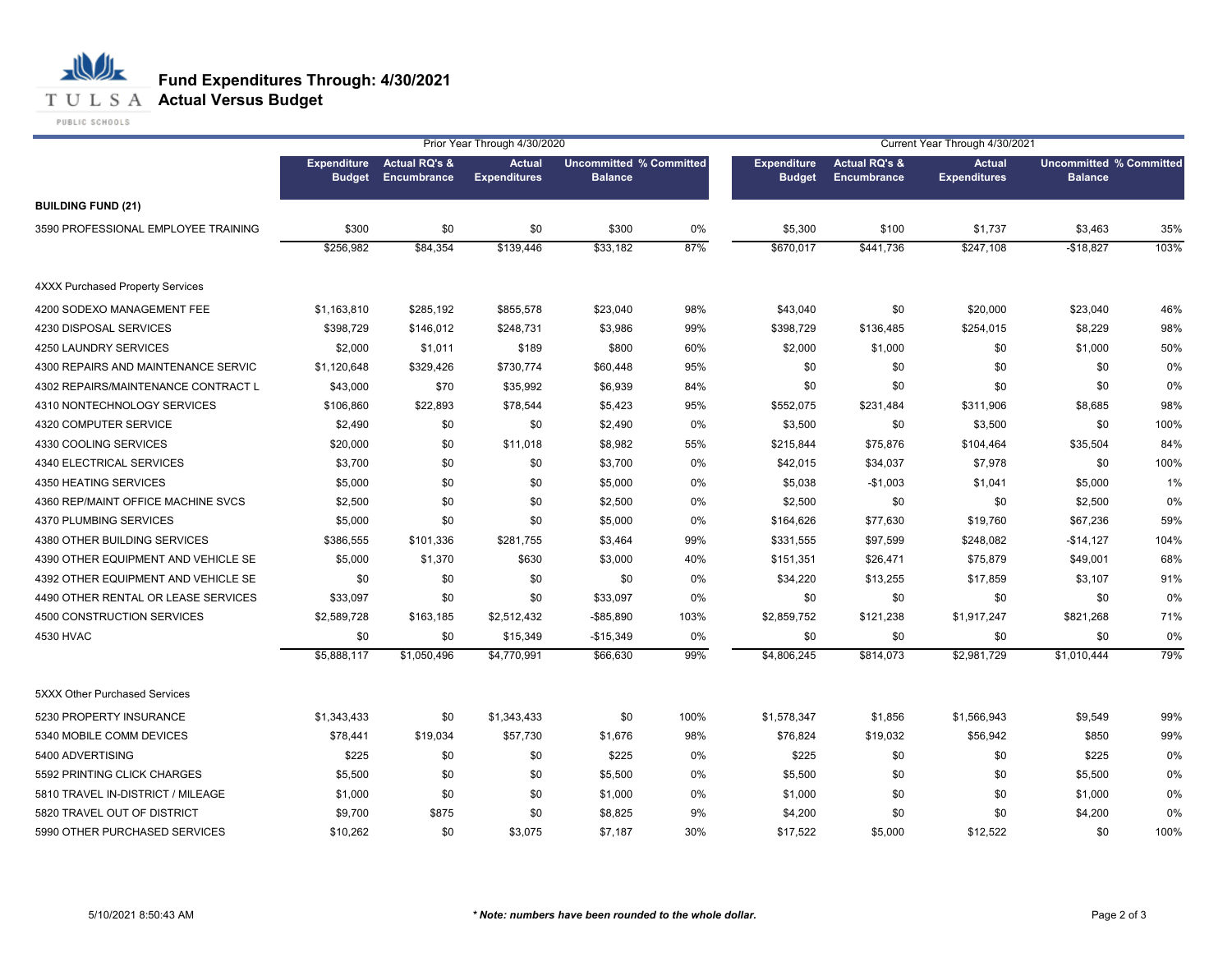#### **T U L S A Actual Versus Budget**

PUBLIC SCHOOLS

| Prior Year Through 4/30/2020         |                                     |                                                |                                      |                                                  |      |                                     | Current Year Through 4/30/2021          |                                      |                                                  |      |  |  |
|--------------------------------------|-------------------------------------|------------------------------------------------|--------------------------------------|--------------------------------------------------|------|-------------------------------------|-----------------------------------------|--------------------------------------|--------------------------------------------------|------|--|--|
|                                      | <b>Expenditure</b><br><b>Budget</b> | <b>Actual RQ's &amp;</b><br><b>Encumbrance</b> | <b>Actual</b><br><b>Expenditures</b> | <b>Uncommitted % Committed</b><br><b>Balance</b> |      | <b>Expenditure</b><br><b>Budget</b> | <b>Actual RQ's &amp;</b><br>Encumbrance | <b>Actual</b><br><b>Expenditures</b> | <b>Uncommitted % Committed</b><br><b>Balance</b> |      |  |  |
| <b>BUILDING FUND (21)</b>            |                                     |                                                |                                      |                                                  |      |                                     |                                         |                                      |                                                  |      |  |  |
|                                      | \$1,448,561                         | \$19,909                                       | \$1,404,238                          | \$24,413                                         | 98%  | \$1,683,619                         | \$25,888                                | \$1,636,407                          | \$21,324                                         | 99%  |  |  |
| <b>6XXX Supplies and Materials</b>   |                                     |                                                |                                      |                                                  |      |                                     |                                         |                                      |                                                  |      |  |  |
| 6111 PAPER AND COPY SUPPLIES-WAREHO  | \$3,515                             | \$0                                            | \$214                                | \$3,300                                          | 6%   | \$3,000                             | \$0                                     | \$556                                | \$2,444                                          | 19%  |  |  |
| 6112 PAPER AND COPY SUPPLIES-ONLINE  | \$1,053                             | \$0                                            | \$0                                  | \$1,053                                          | 0%   | \$1,053                             | \$0                                     | \$0                                  | \$1,053                                          | 0%   |  |  |
| 6119 ONLINE ORDERING ENCUMBRANCE     | \$0                                 | \$6,119                                        | \$0                                  | $-$6,119$                                        | 0%   | \$0                                 | \$5,280                                 | \$0                                  | $-$5,280$                                        | 0%   |  |  |
| 6180 CLEAN-MAINT SUPPLIES CHEMICALS  | \$777,193                           | \$100,341                                      | \$540,806                            | \$136,047                                        | 82%  | \$799,362                           | \$166,572                               | \$558,448                            | \$74,342                                         | 91%  |  |  |
| 6190 GENERAL OFFICE SUPPLIES         | \$12,460                            | \$355                                          | \$3,850                              | \$8,255                                          | 34%  | \$14,207                            | \$0                                     | \$0                                  | \$14,207                                         | 0%   |  |  |
| 6191 GENERAL OFFICE SUPPLIES-WAREHO  | \$3,265                             | \$0                                            | \$0                                  | \$3,265                                          | 0%   | \$5,587                             | \$0                                     | \$1,439                              | \$4,149                                          | 26%  |  |  |
| 6192 GENERAL OFFICE SUPPLIES-ONLINE  | \$10,052                            | \$0                                            | \$4,986                              | \$5,066                                          | 50%  | \$10,052                            | \$0                                     | \$5,825                              | \$4,227                                          | 58%  |  |  |
| 6510 APPLIANCES/FURNITURE/FIXTURES   | \$45,661                            | \$0                                            | \$32,215                             | \$13,446                                         | 71%  | \$5,715                             | \$0                                     | \$0                                  | \$5,715                                          | 0%   |  |  |
| 6530 TECHNOLOGY-RELATED EQUIPMENT    | \$15,909                            | \$0                                            | \$11,445                             | \$4,464                                          | 72%  | \$13,909                            | \$0                                     | \$670                                | \$13,239                                         | 5%   |  |  |
| 6570 UNIFORMS                        | \$14,064                            | \$1,585                                        | \$4,563                              | \$7,916                                          | 44%  | \$14,064                            | \$13,645                                | \$355                                | \$64                                             | 100% |  |  |
| 6590 FIREARMS AND AMMUNITION         | \$9,001                             | \$0                                            | \$0                                  | \$9,001                                          | 0%   | \$9,001                             | \$0                                     | \$0                                  | \$9,001                                          | 0%   |  |  |
|                                      | \$892,173                           | \$108,399                                      | \$598,079                            | \$185,695                                        | 79%  | \$875,951                           | \$185,497                               | \$567,293                            | \$123,161                                        | 86%  |  |  |
| 7XXX Property/Equipment              |                                     |                                                |                                      |                                                  |      |                                     |                                         |                                      |                                                  |      |  |  |
| 7140 LANDSCAPING                     | \$24,400                            | \$0                                            | \$68,185                             | $-$43,785$                                       | 279% | \$0                                 | \$0                                     | \$0                                  | \$0                                              | 0%   |  |  |
| 7320 EQUIPMENT-AUDIO VISUAL          | \$13,127                            | \$0                                            | \$0                                  | \$13,127                                         | 0%   | \$0                                 | \$0                                     | \$0                                  | \$0                                              | 0%   |  |  |
| 7360 EQUIPMENT-MACHINERY             | \$58,758                            | \$8,314                                        | \$59,606                             | $-$9,162$                                        | 116% | \$56,008                            | \$0                                     | \$30,545                             | \$25,463                                         | 55%  |  |  |
| 7600 VEHICLES                        | \$5,000                             | \$0                                            | \$0                                  | \$5,000                                          | 0%   | \$0                                 | \$0                                     | \$0                                  | \$0                                              | 0%   |  |  |
|                                      | \$101,285                           | \$8,314                                        | \$127,791                            | $-$34,820$                                       | 134% | \$56,008                            | $\sqrt{6}$                              | \$30,545                             | \$25,463                                         | 55%  |  |  |
| 8XXX Other Objects and Reserves      |                                     |                                                |                                      |                                                  |      |                                     |                                         |                                      |                                                  |      |  |  |
| 8100 DUES AND FEES FOR SERVICES      | \$1,239                             | \$0                                            | \$1,000                              | \$239                                            | 81%  | \$1,239                             | \$0                                     | \$0                                  | \$1,239                                          | 0%   |  |  |
| 8400 BUDGET CONTINGENCY              | \$705,924                           | \$0                                            | \$0                                  | \$705,924                                        | 0%   | \$605,793                           | \$0                                     | \$0                                  | \$605,793                                        | 0%   |  |  |
| 8600 STAFF REGISTRATION AND TUITION  | \$7,000                             | \$0                                            | \$2,320                              | \$4,680                                          | 33%  | \$7,000                             | \$2,050                                 | \$3,931                              | \$1,019                                          | 85%  |  |  |
| 8700 COUNTY ASSESSMENTS/REVALUATION  | \$717,839                           | \$0                                            | \$717,839                            | \$0                                              | 100% | \$0                                 | \$0                                     | \$0                                  | \$0                                              | 0%   |  |  |
|                                      | \$1,432,002                         | \$0                                            | \$721,159                            | \$710,843                                        | 50%  | \$614,032                           | \$2,050                                 | \$3,931                              | \$608,051                                        | 1%   |  |  |
| <b>Total Fund Expend./Encumb/RQs</b> | \$19,473,377                        | \$2,923,134                                    | \$15,376,806                         | \$1,173,437                                      | 94%  | \$17,300,446                        | \$3,061,378                             | \$12,334,729                         | \$1,904,339                                      | 89%  |  |  |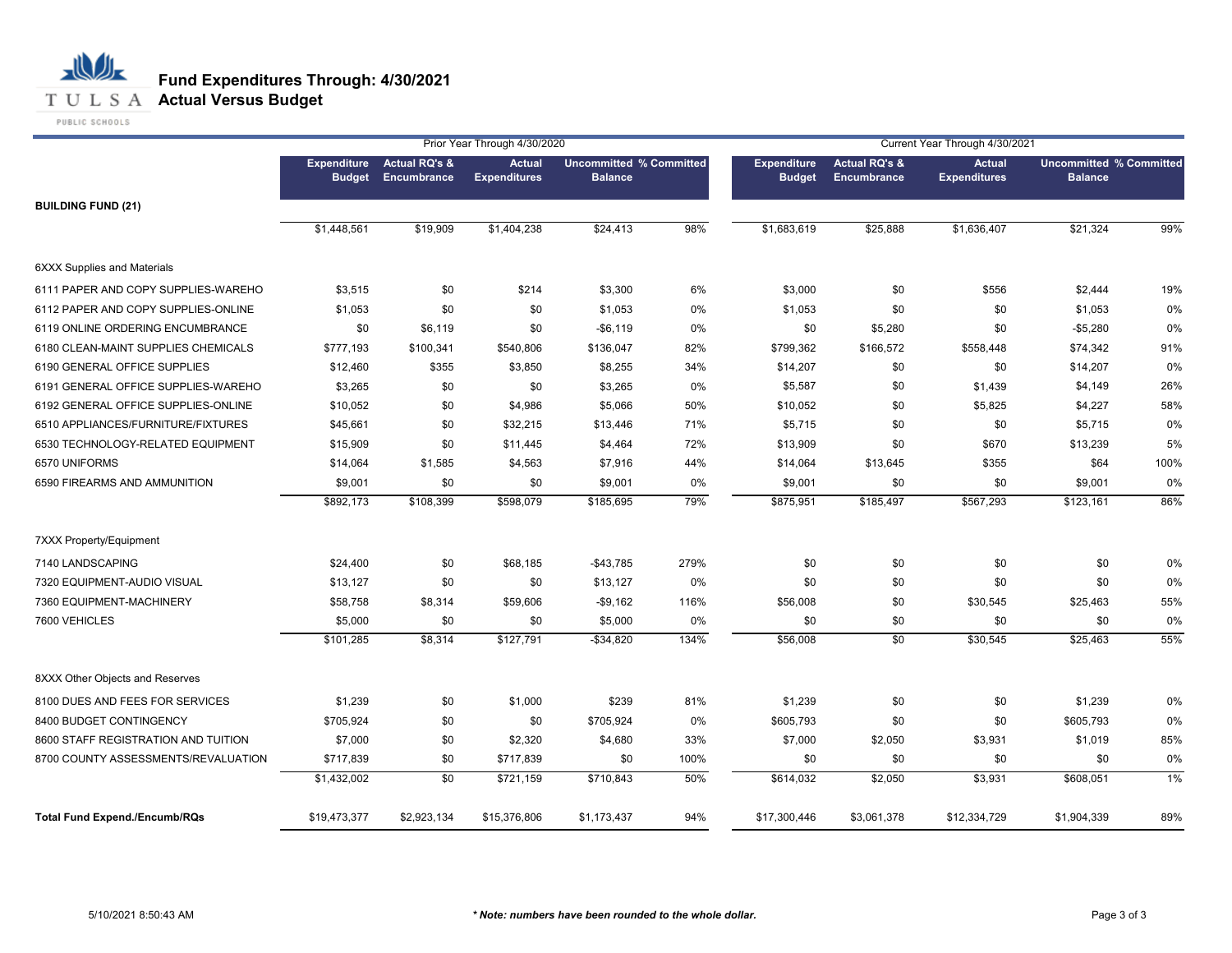

#### **T U L S A Actual Versus Budget**

PUBLIC SCHOOLS

|                                                  |                                     |                                                | Prior Year Through 4/30/2020         |                                                  |      | Current Year Through 4/30/2021      |                                         |                                      |                |                                |  |
|--------------------------------------------------|-------------------------------------|------------------------------------------------|--------------------------------------|--------------------------------------------------|------|-------------------------------------|-----------------------------------------|--------------------------------------|----------------|--------------------------------|--|
|                                                  | <b>Expenditure</b><br><b>Budget</b> | <b>Actual RQ's &amp;</b><br><b>Encumbrance</b> | <b>Actual</b><br><b>Expenditures</b> | <b>Uncommitted % Committed</b><br><b>Balance</b> |      | <b>Expenditure</b><br><b>Budget</b> | <b>Actual RQ's &amp;</b><br>Encumbrance | <b>Actual</b><br><b>Expenditures</b> | <b>Balance</b> | <b>Uncommitted % Committed</b> |  |
| <b>CHILD NUTRITION (22)</b>                      |                                     |                                                |                                      |                                                  |      |                                     |                                         |                                      |                |                                |  |
| <b>1XXX Salaries</b>                             |                                     |                                                |                                      |                                                  |      |                                     |                                         |                                      |                |                                |  |
| 1210 FULL TIME NON-CERTIFIED SALARI              | \$10,052,468                        | \$1,750,393                                    | \$7,924,393                          | \$377,681                                        | 96%  | \$9,089,897                         | \$2,246,468                             | \$7,099,967                          | $-$256,538$    | 103%                           |  |
| 1212 RETROACTIVE SUPPORT PAY                     | \$0                                 | \$0                                            | \$81,390                             | -\$81,390                                        | 0%   | \$0                                 | \$0                                     | \$90,941                             | $-$90,941$     | 0%                             |  |
| 1240 UNUSED LEAVE - NON-CERTIF                   | \$0                                 | \$0                                            | \$6,741                              | $-$6,741$                                        | 0%   | \$0                                 | \$0                                     | \$7,541                              | $-$7,541$      | 0%                             |  |
| 1250 BENEFIT ALLOWANCE-SUPPORT STAF              | \$532,650                           | \$102,053                                      | \$346,753                            | \$83,843                                         | 84%  | \$402,902                           | \$134,016                               | \$245,079                            | \$23,806       | 94%                            |  |
| 1500 OVERTIME SALARIES - NON-CERTIF              | \$0                                 | \$0                                            | \$2,442                              | $-$2,442$                                        | 0%   | \$0                                 | \$0                                     | \$838                                | $-$ \$838      | 0%                             |  |
| 1800 STIPENDS - NON-CERTIFIED                    | \$0                                 | \$0                                            | \$1,548                              | $-$1,548$                                        | 0%   | \$0                                 | \$0                                     | \$179                                | $-$179$        | 0%                             |  |
|                                                  | \$10,585,117                        | \$1,852,447                                    | \$8,363,268                          | \$369,402                                        | 97%  | \$9,492,799                         | \$2,380,484                             | \$7,444,546                          | $-$ \$332,232  | 103%                           |  |
| 2XXX Benefits                                    |                                     |                                                |                                      |                                                  |      |                                     |                                         |                                      |                |                                |  |
| 2220 DENTAL INSURANCE - NON-CERTIFI              | \$38,909                            | \$5,511                                        | \$21,913                             | \$11,486                                         | 70%  | \$34,701                            | \$7,764                                 | \$19,955                             | \$6,983        | 80%                            |  |
| 2230 HEALTH INSURANCE - NON-CERTIFI              | \$2,102,478                         | \$389,261                                      | \$1,506,460                          | \$206,757                                        | 90%  | \$1,812,355                         | \$503,225                               | \$1,376,683                          | $-$67,553$     | 104%                           |  |
| 2240 LIFE INSURANCE - NON-CERTIFIED              | \$24,328                            | \$3,924                                        | \$14,311                             | \$6,093                                          | 75%  | \$21,148                            | \$4,899                                 | \$13,060                             | \$3,188        | 85%                            |  |
| 2250 L-T DISB INSUR                              | \$30,484                            | \$4,971                                        | \$18,132                             | \$7,381                                          | 76%  | \$26,942                            | \$6,289                                 | \$16,342                             | \$4,312        | 84%                            |  |
| 2410 FICA - EMPLOYER'S CONTRIBUTION              | \$648,066                           | \$100,397                                      | \$496,708                            | \$50,961                                         | 92%  | \$572,556                           | \$134,461                               | \$441,460                            | $-$3,365$      | 101%                           |  |
| 2420 MEDICARE - EMPLOYER'S CONTRIBU              | \$152,057                           | \$26,799                                       | \$118,178                            | \$7,080                                          | 95%  | \$134,222                           | \$31,367                                | \$104,567                            | $-$1,711$      | 101%                           |  |
| 2630 RETIREMENT - EMPLOYER'S CONTRI              | \$316,280                           | \$70,473                                       | \$240,249                            | \$5,558                                          | 98%  | \$304,346                           | \$80,027                                | \$239,322                            | $-$15,003$     | 105%                           |  |
| 2810 UNEMPLOYMENT COMPENSATION - NO              | \$0                                 | \$0                                            | \$5,442                              | $-$5,442$                                        | 0%   | \$0                                 | \$0                                     | \$41,447                             | $-$41,447$     | 0%                             |  |
| 2831 WORKERS' COMPENSATION - NON-CE              | \$500,000                           | \$0                                            | \$0                                  | \$500,000                                        | 0%   | \$500,000                           | \$0                                     | \$500,000                            | \$0            | 100%                           |  |
|                                                  | \$3,812,604                         | $\overline{$601,336}$                          | \$2,421,393                          | \$789,875                                        | 79%  | \$3,406,271                         | \$768,032                               | \$2,752,835                          | $-$114,596$    | 103%                           |  |
| 3XXX Purchased Professional & Technical Services |                                     |                                                |                                      |                                                  |      |                                     |                                         |                                      |                |                                |  |
| 3370 OTHER PROFESSIONAL SERVICES                 | \$0                                 | \$0                                            | \$0                                  | \$0                                              | 0%   | \$60,000                            | \$44,895                                | \$15,105                             | \$0            | 100%                           |  |
| 3460 OTHER TECHNICAL SERVICES                    | \$7,390                             | \$0                                            | \$6,760                              | \$630                                            | 91%  | \$7,390                             | \$0                                     | \$6,760                              | \$630          | 91%                            |  |
| 3590 PROFESSIONAL EMPLOYEE TRAINING              | \$3,000                             | \$0                                            | \$0                                  | \$3,000                                          | 0%   | \$3,000                             | \$0                                     | \$0                                  | \$3,000        | 0%                             |  |
|                                                  | \$10,390                            | \$0                                            | \$6,760                              | \$3,630                                          | 65%  | \$70,390                            | \$44,895                                | \$21,865                             | \$3,630        | 95%                            |  |
| <b>4XXX Purchased Property Services</b>          |                                     |                                                |                                      |                                                  |      |                                     |                                         |                                      |                |                                |  |
| 4301 REPAIRS/MAINTENANCE MATERIALS               | \$384,517                           | \$73,280                                       | \$224,739                            | \$86,498                                         | 78%  | \$280,083                           | \$65,942                                | \$178,640                            | \$35,501       | 87%                            |  |
| 4302 REPAIRS/MAINTENANCE CONTRACT L              | \$47,150                            | \$25,367                                       | \$21,783                             | \$0                                              | 100% | \$48,600                            | \$24,472                                | \$24,128                             | \$0            | 100%                           |  |
|                                                  | \$431,667                           | \$98,647                                       | \$246,522                            | \$86,498                                         | 80%  | \$328,683                           | \$90,414                                | \$202,768                            | \$35,501       | 89%                            |  |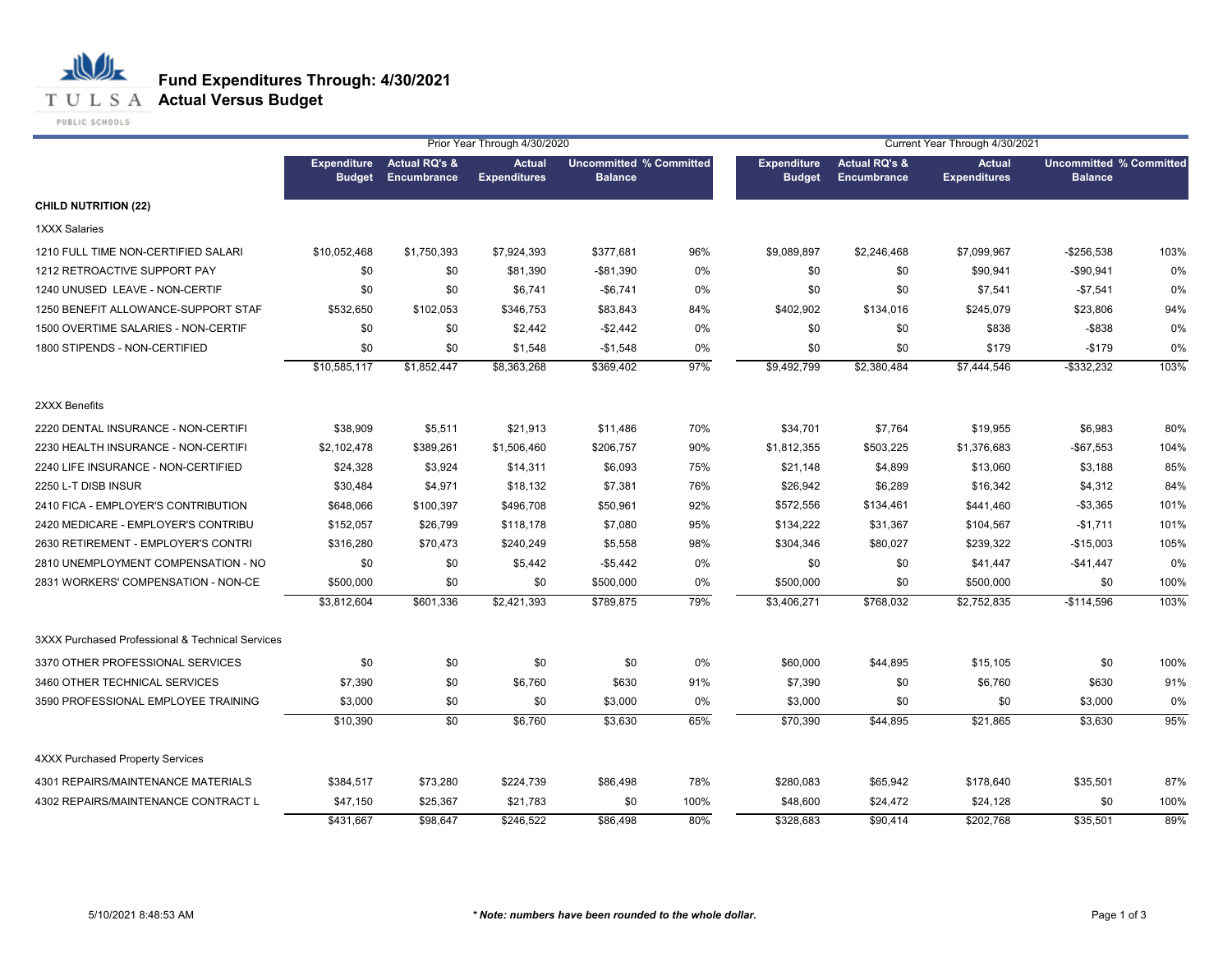**T U L S A Actual Versus Budget** 

PUBLIC SCHOOLS

|                                      | Prior Year Through 4/30/2020        |                                         |                                      |                                                  |      | Current Year Through 4/30/2021      |                                                |                                      |                                                  |      |
|--------------------------------------|-------------------------------------|-----------------------------------------|--------------------------------------|--------------------------------------------------|------|-------------------------------------|------------------------------------------------|--------------------------------------|--------------------------------------------------|------|
|                                      | <b>Expenditure</b><br><b>Budget</b> | <b>Actual RQ's &amp;</b><br>Encumbrance | <b>Actual</b><br><b>Expenditures</b> | <b>Uncommitted % Committed</b><br><b>Balance</b> |      | <b>Expenditure</b><br><b>Budget</b> | <b>Actual RQ's &amp;</b><br><b>Encumbrance</b> | <b>Actual</b><br><b>Expenditures</b> | <b>Uncommitted % Committed</b><br><b>Balance</b> |      |
| <b>CHILD NUTRITION (22)</b>          |                                     |                                         |                                      |                                                  |      |                                     |                                                |                                      |                                                  |      |
| <b>5XXX Other Purchased Services</b> |                                     |                                         |                                      |                                                  |      |                                     |                                                |                                      |                                                  |      |
| 5310 POSTAGE SERVICES                | \$1,000                             | \$0                                     | \$0                                  | \$1,000                                          | 0%   | \$1,000                             | \$0                                            | \$0                                  | \$1,000                                          | 0%   |
| 5340 MOBILE COMM DEVICES             | \$14,899                            | \$3,456                                 | \$10,433                             | \$1,010                                          | 93%  | \$8,849                             | \$1,347                                        | \$7,502                              | \$0                                              | 100% |
| 5400 ADVERTISING                     | \$2,000                             | \$0                                     | \$0                                  | \$2,000                                          | 0%   | \$3,400                             | \$0                                            | \$1,368                              | \$2,032                                          | 40%  |
| 5591 PRINTING IN HOUSE               | \$21,909                            | \$0                                     | \$3,800                              | \$18,109                                         | 17%  | \$21,909                            | \$0                                            | \$4,607                              | \$17,302                                         | 21%  |
| 5592 PRINTING CLICK CHARGES          | \$13,305                            | \$728                                   | \$3,634                              | \$8,943                                          | 33%  | \$33,100                            | \$5,083                                        | \$25,417                             | \$2,600                                          | 92%  |
| 5700 FOOD SERRVICE MANAGEMENT        | \$8,196,251                         | \$1,623,272                             | \$6,539,564                          | \$33,414                                         | 100% | \$9,575,612                         | \$1,639,036                                    | \$3,344,298                          | \$4,592,278                                      | 52%  |
| 5810 TRAVEL IN-DISTRICT / MILEAGE    | \$26,401                            | \$0                                     | \$27,703                             | $-$1,302$                                        | 105% | \$26,401                            | \$9,320                                        | \$14,800                             | \$2,281                                          | 91%  |
| 5820 TRAVEL OUT OF DISTRICT          | \$221                               | \$0                                     | \$0                                  | \$221                                            | 0%   | \$221                               | \$0                                            | \$0                                  | \$221                                            | 0%   |
| 5990 OTHER PURCHASED SERVICES        | \$11,605                            | \$1,113                                 | \$10,492                             | \$0                                              | 100% | \$11,605                            | \$1,033                                        | \$10,267                             | \$305                                            | 97%  |
|                                      | \$8,287,591                         | \$1,628,570                             | \$6,595,625                          | \$63,396                                         | 99%  | \$9,682,097                         | \$1,655,820                                    | \$3,408,259                          | \$4,618,019                                      | 52%  |
| <b>6XXX Supplies and Materials</b>   |                                     |                                         |                                      |                                                  |      |                                     |                                                |                                      |                                                  |      |
| 6111 PAPER AND COPY SUPPLIES-WAREHO  | \$4,068                             | \$0                                     | \$4,068                              | \$0                                              | 100% | \$4,568                             | \$0                                            | \$4,419                              | \$149                                            | 97%  |
| 6112 PAPER AND COPY SUPPLIES-ONLINE  | \$4,000                             | \$0                                     | \$0                                  | \$4,000                                          | 0%   | \$4,000                             | \$0                                            | \$0                                  | \$4,000                                          | 0%   |
| 6119 ONLINE ORDERING ENCUMBRANCE     | \$0                                 | \$10,625                                | \$0                                  | $-$10,625$                                       | 0%   | \$0                                 | \$13,028                                       | \$0                                  | $-$13,028$                                       | 0%   |
| 6170 PAPER PRODUCTS                  | \$0                                 | \$0                                     | \$0                                  | \$0                                              | 0%   | \$43,874                            | \$0                                            | \$0                                  | \$43,874                                         | 0%   |
| 6178 KITCHEN SUPPLIES TO SITES - WH  | \$0                                 | \$0                                     | \$128,239                            | $-$128,239$                                      | 0%   | \$0                                 | \$0                                            | \$0                                  | \$0                                              | 0%   |
| 6191 GENERAL OFFICE SUPPLIES-WAREHO  | \$496                               | \$0                                     | \$496                                | \$0                                              | 100% | \$496                               | \$0                                            | \$34                                 | \$462                                            | 7%   |
| 6192 GENERAL OFFICE SUPPLIES-ONLINE  | \$9,028                             | \$0                                     | \$2,403                              | \$6,625                                          | 27%  | \$9,028                             | \$0                                            | \$0                                  | \$9,028                                          | 0%   |
| 6300 FOOD AND MILK                   | \$2,007,897                         | \$90,778                                | \$1,629,826                          | \$287,293                                        | 86%  | \$0                                 | \$0                                            | \$0                                  | \$0                                              | 0%   |
| 6301 FOOD AND MILK                   | \$48,000                            | \$48,000                                | \$0                                  | \$0                                              | 100% | \$55,000                            | \$1,298                                        | \$53,702                             | \$0                                              | 100% |
| 6302 INVENTORY CAFETERIA             | \$200,000                           | \$0                                     | \$0                                  | \$200,000                                        | 0%   | \$0                                 | \$0                                            | \$0                                  | \$0                                              | 0%   |
| 6304 RECEIPT TIME VARIANCE - CA      | \$0                                 | \$0                                     | $-$48,402$                           | \$48,402                                         | 0%   | \$0                                 | \$0                                            | \$0                                  | \$0                                              | 0%   |
| 6308 FOOD ISSUED TO SITES - WAREHOU  | \$0                                 | \$0                                     | \$852,156                            | $-$ \$852,156                                    | 0%   | \$0                                 | \$0                                            | \$0                                  | \$0                                              | 0%   |
| 6309 INVENTORY ISSUED                | \$0                                 | \$0                                     | -\$932,863                           | \$932,863                                        | 0%   | \$0                                 | \$0                                            | \$0                                  | \$0                                              | 0%   |
| 6310 FOOD-EXCEPT PRODUCE AND BREAD   | \$399,335                           | \$1,355                                 | \$348,292                            | \$49,688                                         | 88%  | \$0                                 | \$0                                            | \$0                                  | \$0                                              | 0%   |
| 6390 INVENTORY COMMODITIES           | \$37,698                            | \$0                                     | \$0                                  | \$37,698                                         | 0%   | \$0                                 | \$0                                            | \$0                                  | \$0                                              | 0%   |
| 6510 APPLIANCES/FURNITURE/FIXTURES   | \$11,626                            | \$483                                   | \$4,975                              | \$6,168                                          | 47%  | \$20,540                            | \$5,393                                        | \$14,388                             | \$759                                            | 96%  |
| 6530 TECHNOLOGY-RELATED EQUIPMENT    | \$59,757                            | \$1,000                                 | \$56,743                             | \$2,014                                          | 97%  | \$59,257                            | \$0                                            | \$49,565                             | \$9,693                                          | 84%  |
| 6570 UNIFORMS                        | \$0                                 | \$0                                     | \$0                                  | \$0                                              | 0%   | \$8,000                             | \$0                                            | \$3,891                              | \$4,109                                          | 49%  |
|                                      | \$2,781,905                         | \$152.241                               | \$2.045.933                          | \$583,732                                        | 79%  | \$204,763                           | \$19,718                                       | \$125,999                            | \$59.046                                         | 71%  |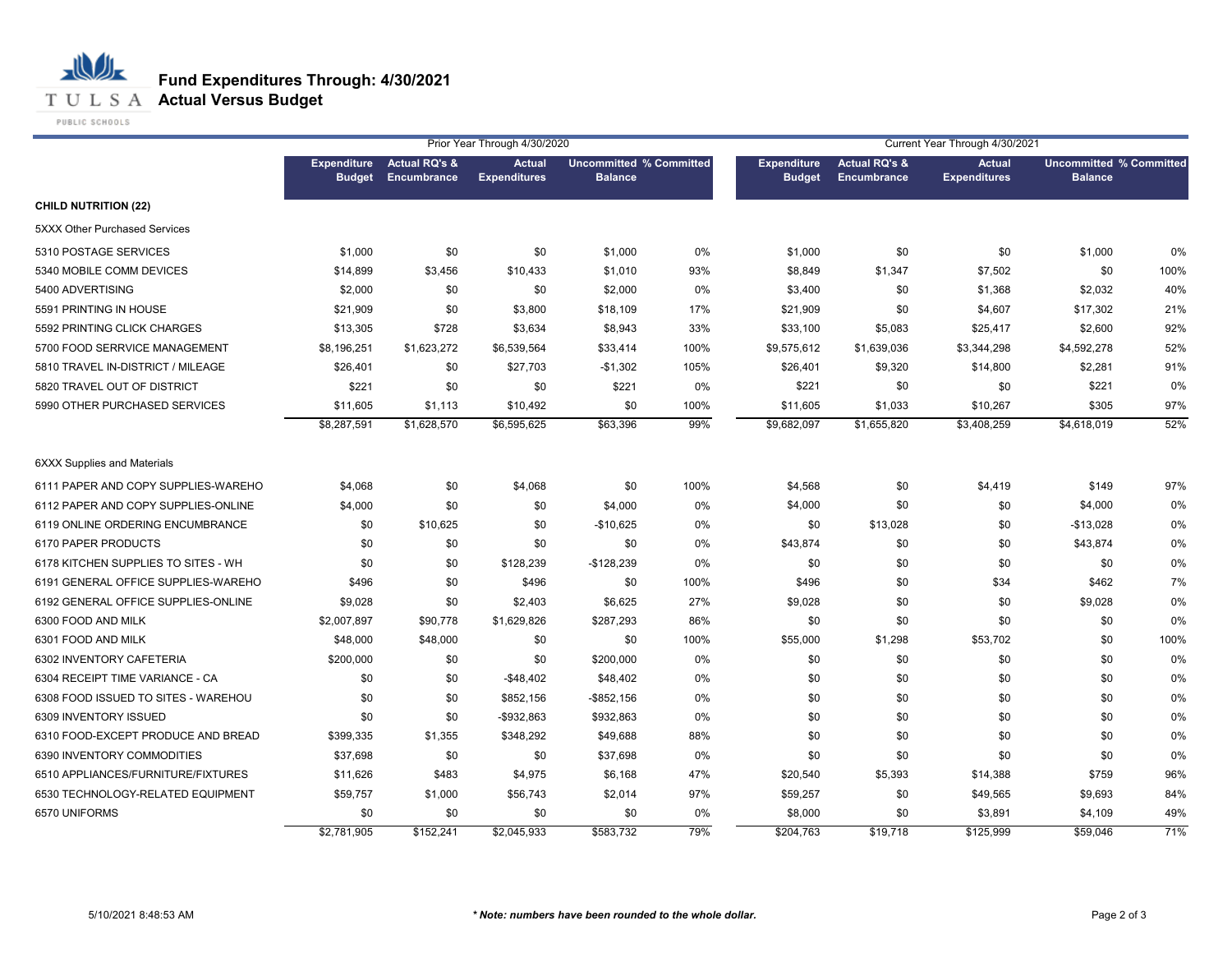#### **T U L S A Actual Versus Budget**

PUBLIC SCHOOLS

|                                      |                              |                                                | Prior Year Through 4/30/2020         |                                                  |       |                                     |                                         | Current Year Through 4/30/2021 |                                                  |     |
|--------------------------------------|------------------------------|------------------------------------------------|--------------------------------------|--------------------------------------------------|-------|-------------------------------------|-----------------------------------------|--------------------------------|--------------------------------------------------|-----|
|                                      | Expenditure<br><b>Budget</b> | <b>Actual RQ's &amp;</b><br><b>Encumbrance</b> | <b>Actual</b><br><b>Expenditures</b> | <b>Uncommitted % Committed</b><br><b>Balance</b> |       | <b>Expenditure</b><br><b>Budget</b> | <b>Actual RQ's &amp;</b><br>Encumbrance | Actual<br><b>Expenditures</b>  | <b>Uncommitted % Committed</b><br><b>Balance</b> |     |
| <b>CHILD NUTRITION (22)</b>          |                              |                                                |                                      |                                                  |       |                                     |                                         |                                |                                                  |     |
| 7XXX Property/Equipment              |                              |                                                |                                      |                                                  |       |                                     |                                         |                                |                                                  |     |
| 7310 APPLIANCES/FURNITURE/FIXTURES   | \$46,963                     | \$0                                            | \$38,139                             | \$8,823                                          | 81%   | \$47,599                            | \$0                                     | \$30,879                       | \$16,720                                         | 65% |
|                                      | \$46,963                     | \$0                                            | \$38,139                             | \$8,823                                          | 81%   | \$47,599                            | \$0                                     | \$30,879                       | \$16,720                                         | 65% |
| 8XXX Other Objects and Reserves      |                              |                                                |                                      |                                                  |       |                                     |                                         |                                |                                                  |     |
| 8600 STAFF REGISTRATION AND TUITION  | \$1,173                      | \$0                                            | \$0                                  | \$1,173                                          | 0%    | \$1,173                             | \$0                                     | \$0                            | \$1,173                                          | 0%  |
|                                      | \$1,173                      | \$0                                            | \$0                                  | \$1,173                                          | 0%    | \$1,173                             | \$0                                     | \$0                            | \$1,173                                          | 0%  |
| 9XXX Other Uses of Funds             |                              |                                                |                                      |                                                  |       |                                     |                                         |                                |                                                  |     |
| 9300 REIMBURSEMENT                   | \$1,700,000                  | \$0                                            | \$0                                  | \$1,700,000                                      | 0%    | \$1,700,000                         | \$0                                     | \$0                            | \$1,700,000                                      | 0%  |
|                                      | \$1,700,000                  | \$0                                            | \$0                                  | \$1,700,000                                      | $0\%$ | \$1,700,000                         | \$0                                     | \$0                            | \$1,700,000                                      | 0%  |
| <b>Total Fund Expend./Encumb/RQs</b> | \$27,657,410                 | \$4,333,240                                    | \$19,717,641                         | \$3,606,530                                      | 87%   | \$24,933,775                        | \$4,959,362                             | \$13,987,152                   | \$5,987,260                                      | 76% |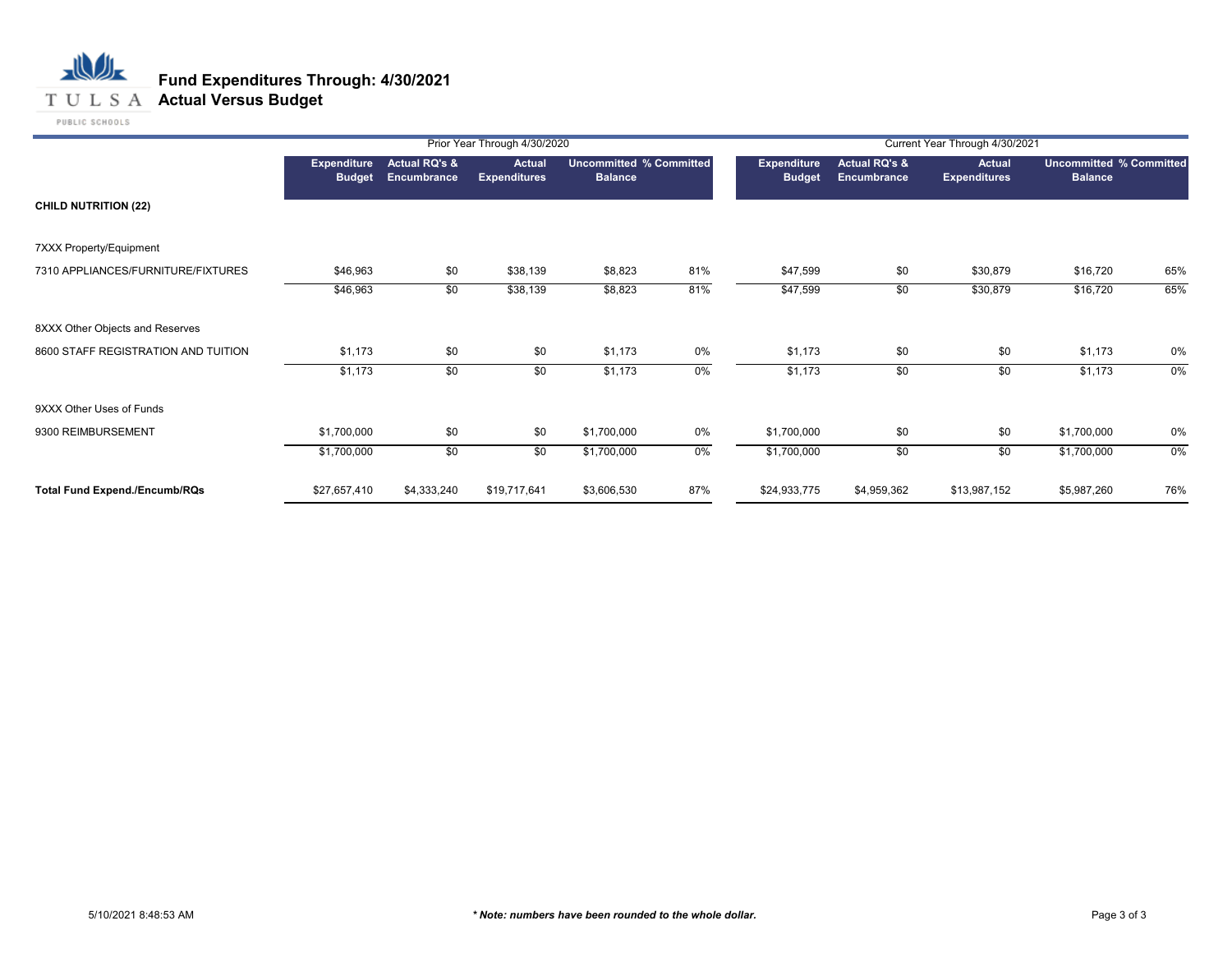

# **Bond Fund Expenditures By Project Through: 4/30/2021**

|                                     | Current Year Through 4/30/2021 |                                                |             |                                                |             |  |  |
|-------------------------------------|--------------------------------|------------------------------------------------|-------------|------------------------------------------------|-------------|--|--|
| <b>Project Project Description</b>  | <b>Expenditure Budget</b>      | <b>Actual RQ's &amp;</b><br><b>Encumbrance</b> |             | <b>Actual Expenditures</b> Uncommitted Balance | % Committed |  |  |
| 30 - BOND BALANCING FUND            |                                |                                                |             |                                                |             |  |  |
| 0000 UNRESTRICTED FUNDS             | \$2,385,930                    | \$0                                            | \$0         | \$2,385,930                                    | $0\%$       |  |  |
| SUM OF FUND 30                      | \$2,385,930                    | \$0                                            | \$0         | \$2,385,930                                    | $0\%$       |  |  |
|                                     |                                |                                                |             |                                                |             |  |  |
| 31 - BOND FUND - 2021A              |                                |                                                |             |                                                |             |  |  |
| 1110 BOND CLASSROOM TEXTBOOKS       | \$1,122,853                    | \$0                                            | \$0         | \$1,122,853                                    | $0\%$       |  |  |
| 1111 BOND READING AND STEM MATERIAL | \$825,000                      | \$0                                            | \$0         | \$825,000                                      | $0\%$       |  |  |
| 1119 BOND CLASSROOM MANAGEMENT FEES | \$343,698                      | \$314,463                                      | \$29,056    | \$179                                          | 100%        |  |  |
| 1130 BOND CLASSROOM FURNITURE / FIX | \$300,000                      | \$68,802                                       | \$0         | \$231.198                                      | 23%         |  |  |
| 1169 CLASSROOM COMPUTERS            | \$2,148,449                    | \$551,600                                      | \$0         | \$1,596,849                                    | 26%         |  |  |
| 1173 BOND SYSTEMS UPGRADES, PHONE,  | \$750,000                      | \$90,085                                       | \$0         | \$659,915                                      | 12%         |  |  |
| 1200 FACILITIES - BOND              | \$121,190                      | \$119,444                                      | \$0         | \$1,746                                        | 99%         |  |  |
| 1210 BOND-CONSTRUCTION BUILDING ADD | \$1,098,037                    | \$192,350                                      | \$905,687   | \$0                                            | 100%        |  |  |
| 1219 BOND MANAGEMENT FEES           | \$646,199                      | \$548,284                                      | \$97,915    | \$0                                            | 100%        |  |  |
| 1230 BOND-BLDG RENOVATIONS          | \$3,622,315                    | \$3,461,433                                    | \$160,882   | \$0                                            | 100%        |  |  |
| 1231 BOND-ACCESSIBILITY             | \$84,346                       | \$84,346                                       | \$0         | \$0                                            | 100%        |  |  |
| 1250 BOND-P.E. UPGRADES             | \$8,917,913                    | \$1,885,380                                    | \$15,928    | \$7,016,604                                    | 21%         |  |  |
| 1410 BOND SCHOOL BUSES / ROUTE MAIN | \$517,792                      | \$0                                            | \$517,792   | \$0                                            | 100%        |  |  |
| 1419 BOND TRANSPORTATION MANAGEMENT | \$2,208                        | \$0                                            | \$2,208     | \$0                                            | 100%        |  |  |
| 1519 BOND LIBRARY MANAGEMENT FEES   | \$2,123                        | \$0                                            | \$2,123     | \$0                                            | 100%        |  |  |
| <b>1527 LIBRARY MATERIAL</b>        | \$497,877                      | \$0                                            | \$0         | \$497,877                                      | 0%          |  |  |
| SUM OF FUND 31                      | \$21,000,000                   | \$7,316,186                                    | \$1,731,592 | \$11,952,222                                   | 43%         |  |  |
| 32 - BOND FUND - 2018B              |                                |                                                |             |                                                |             |  |  |
| 1110 BOND CLASSROOM TEXTBOOKS       | \$5,537                        | \$0                                            | \$5,537     | \$0                                            | 100%        |  |  |
| 1133 BOND FINE ARTS: UNIFORMS, EQUI | \$8.921                        | \$0                                            | \$8.921     | \$0                                            | 100%        |  |  |
| 1136 BOND PE / HEALTH EDUCATION EQU | \$1,078                        | \$0                                            | \$1,078     | \$0                                            | 100%        |  |  |
| 1173 BOND SYSTEMS UPGRADES, PHONE,  | \$240                          | \$0                                            | \$240       | \$0                                            | 100%        |  |  |
| 1527 LIBRARY MATERIAL               | \$0                            | \$0                                            | \$0         | \$0                                            | #DIV/0!     |  |  |
| SUM OF FUND 32                      | \$15,775                       | \$0                                            | \$15,775    | \$0                                            | 100%        |  |  |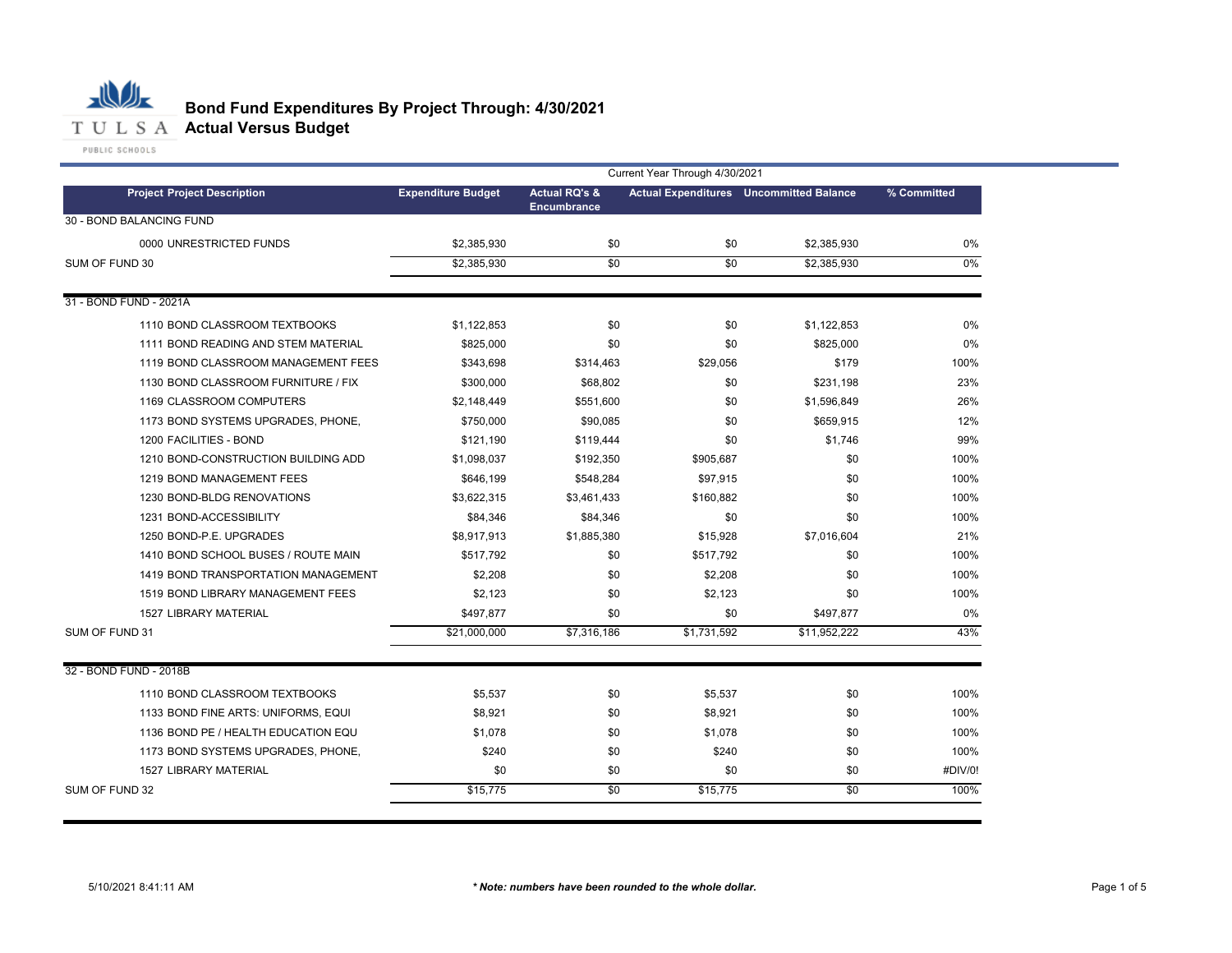

| <b>Expenditure Budget</b> | <b>Actual RQ's &amp;</b><br><b>Encumbrance</b> |           |          | % Committed                                                                                                                            |
|---------------------------|------------------------------------------------|-----------|----------|----------------------------------------------------------------------------------------------------------------------------------------|
|                           |                                                |           |          |                                                                                                                                        |
| \$21,403                  | \$0                                            | \$21,403  | \$0      | 100%                                                                                                                                   |
| \$3,600                   | \$0                                            | \$3,600   | \$0      | 100%                                                                                                                                   |
| \$186,405                 | \$0                                            | \$186,405 | \$0      | 100%                                                                                                                                   |
| \$10,000                  | \$0                                            | \$10,000  | \$0      | 100%                                                                                                                                   |
| \$33,018                  | $-$171,694$                                    |           | \$0      | 100%                                                                                                                                   |
| \$31,752                  | \$0                                            |           | \$0      | 100%                                                                                                                                   |
| \$286,178                 | $-$171.694$                                    |           | \$0      | 100%                                                                                                                                   |
|                           |                                                |           |          |                                                                                                                                        |
| \$559,858                 | \$0                                            | \$559,858 | \$0      | 100%                                                                                                                                   |
| \$226                     | \$0                                            | \$226     | \$0      | 100%                                                                                                                                   |
| $-$1,078$                 | \$0                                            | $-$1,078$ | \$0      | 100%                                                                                                                                   |
| $-$674$                   | \$0                                            | $-$2,396$ | \$1,721  | 355%                                                                                                                                   |
| \$871                     | \$0                                            | \$871     | \$0      | 100%                                                                                                                                   |
| \$18,000                  | \$0                                            | \$18,000  | \$0      | 100%                                                                                                                                   |
| \$4,813                   | \$0                                            | \$4,813   | \$0      | 100%                                                                                                                                   |
| \$172,022                 | \$0                                            |           | \$0      | 100%                                                                                                                                   |
| \$11,166                  | \$0                                            | \$11,166  | \$0      | 100%                                                                                                                                   |
| \$7,183                   | \$0                                            |           | \$0      | 100%                                                                                                                                   |
| \$772,387                 | \$0                                            | \$770,666 | \$1,721  | 100%                                                                                                                                   |
|                           |                                                |           |          |                                                                                                                                        |
| \$153,415                 | \$0                                            |           | \$0      | 100%                                                                                                                                   |
| \$357,647                 | \$945                                          |           | \$0      | 100%                                                                                                                                   |
| \$286,532                 | \$0                                            | \$277,611 | \$8,921  | 97%                                                                                                                                    |
| \$39,295                  | \$0                                            | \$39,295  | \$0      | 100%                                                                                                                                   |
| \$8,823                   | \$0                                            | \$8,823   | \$0      | 100%                                                                                                                                   |
| \$57,975                  | \$23,227                                       | \$34,748  | \$0      | 100%                                                                                                                                   |
| \$182,072                 | \$40,045                                       | \$142,027 | \$0      | 100%                                                                                                                                   |
| \$117,310                 | \$185                                          | \$100,265 | \$16,860 | 86%                                                                                                                                    |
|                           |                                                |           |          | <b>Actual Expenditures</b> Uncommitted Balance<br>\$204,712<br>\$31,752<br>\$457,872<br>\$172,022<br>\$7,183<br>\$153,415<br>\$356,702 |

## **Bond Fund Expenditures By Project Through: 4/30/2021**

Current Year Through 4/30/2021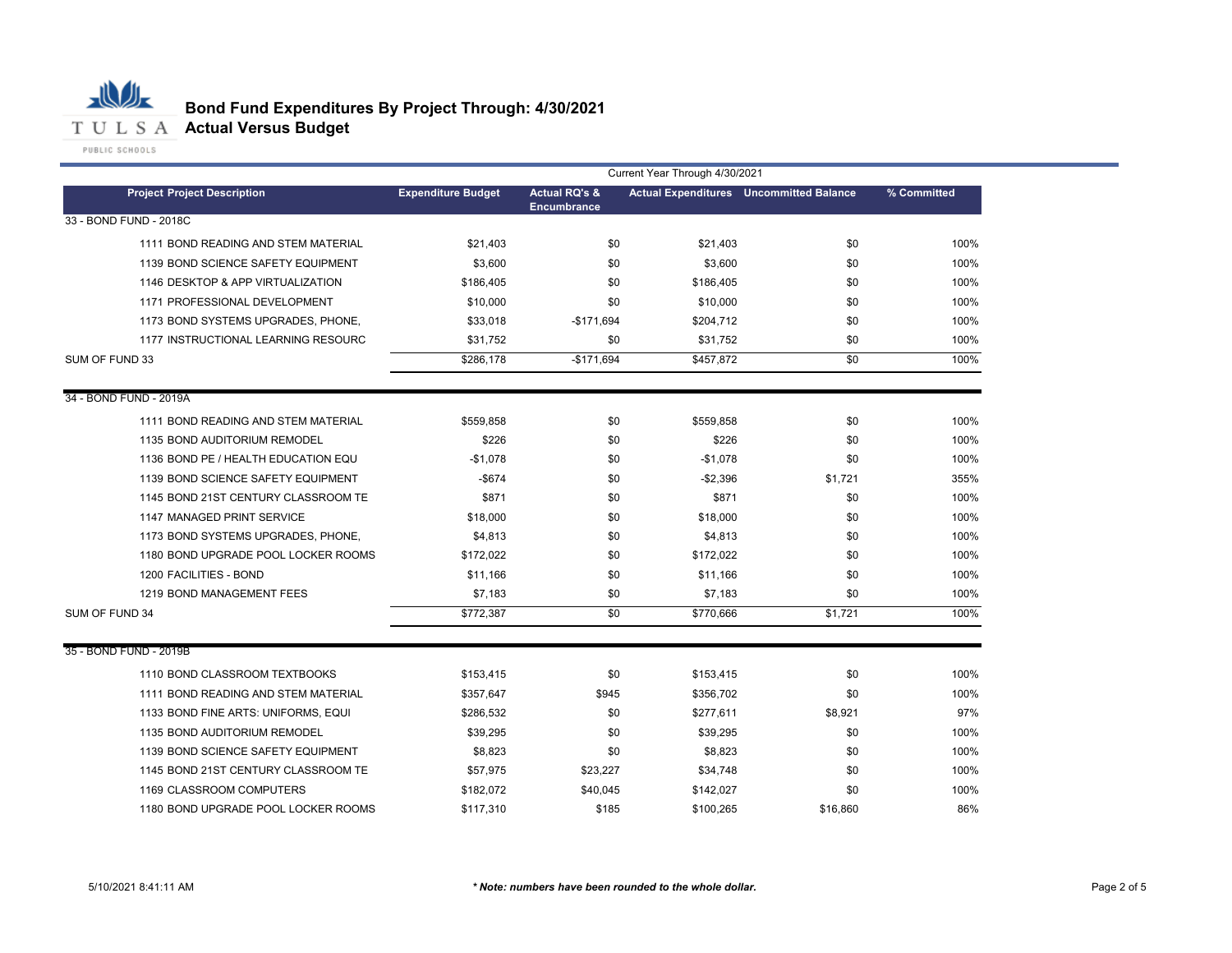

|                                     | Current Year Through 4/30/2021 |                                                |             |                                                |             |  |
|-------------------------------------|--------------------------------|------------------------------------------------|-------------|------------------------------------------------|-------------|--|
| <b>Project Project Description</b>  | <b>Expenditure Budget</b>      | <b>Actual RQ's &amp;</b><br><b>Encumbrance</b> |             | <b>Actual Expenditures</b> Uncommitted Balance | % Committed |  |
| 1200 FACILITIES - BOND              | \$129,383                      | \$0                                            | \$129,383   | \$0                                            | 100%        |  |
| 1215 BOND-ENERGY MANAGEMENT FEES    | \$113,051                      | $-$1,295$                                      | \$113,051   | \$1,295                                        | 99%         |  |
| 1219 BOND MANAGEMENT FEES           | \$9,728                        | \$0                                            | \$9,728     | \$0                                            | 100%        |  |
| 1410 BOND SCHOOL BUSES / ROUTE MAIN | \$7,890                        | \$0                                            | \$7,890     | \$0                                            | 100%        |  |
| 1522 BOND LIBRARY CONSTRUCTION      | \$96,767                       | \$0                                            | \$96,767    | \$0                                            | 100%        |  |
| <b>1527 LIBRARY MATERIAL</b>        | \$674,653                      | \$18,961                                       | \$646,705   | \$8,986                                        | 99%         |  |
| SUM OF FUND 35                      | \$2,234,539                    | \$82,068                                       | \$2,116,409 | \$36,062                                       | 98%         |  |
| 36 - BOND FUND - 2019C              |                                |                                                |             |                                                |             |  |
| 1146 DESKTOP & APP VIRTUALIZATION   | \$429,823                      | \$0                                            | \$107,140   | \$322,683                                      | 25%         |  |
| 1169 CLASSROOM COMPUTERS            | \$172,397                      | \$116,466                                      | \$32,584    | \$23,347                                       | 86%         |  |
| 1171 PROFESSIONAL DEVELOPMENT       | \$250,000                      | \$0                                            | \$0         | \$250,000                                      | $0\%$       |  |
| 1172 BOND TECHNOLOGY INFRASTRUCTURE | \$2,001,926                    | \$9,932                                        | \$1,759,498 | \$232,496                                      | 88%         |  |
| 1173 BOND SYSTEMS UPGRADES, PHONE,  | \$509,913                      | $-$96,718$                                     | \$585,749   | \$20,883                                       | 96%         |  |
| 1177 INSTRUCTIONAL LEARNING RESOURC | \$918,398                      | \$12,000                                       | \$895,451   | \$10,947                                       | 99%         |  |
| SUM OF FUND 36                      | \$4,282,457                    | \$41,680                                       | \$3,380,422 | \$860,355                                      | 80%         |  |
| 37 - BOND FUND - 2020A              |                                |                                                |             |                                                |             |  |
| 1110 BOND CLASSROOM TEXTBOOKS       | \$182,840                      | \$24,136                                       | \$144,110   | \$14,594                                       | 92%         |  |
| 1111 BOND READING AND STEM MATERIAL | \$611,756                      | \$1,375                                        | \$552,813   | \$57,569                                       | 91%         |  |
| 1119 BOND CLASSROOM MANAGEMENT FEES | \$225,727                      | \$361                                          | \$217,258   | \$8,107                                        | 96%         |  |
| 1130 BOND CLASSROOM FURNITURE / FIX | \$431,838                      | \$67,226                                       | \$312,075   | \$52,537                                       | 88%         |  |
| 1133 BOND FINE ARTS: UNIFORMS, EQUI | \$200                          | \$0                                            | \$0         | \$200                                          | 0%          |  |
| 1135 BOND AUDITORIUM REMODEL        | \$5,887                        | \$0                                            | $-$ \$226   | \$6,113                                        | $-4%$       |  |
| 1136 BOND PE / HEALTH EDUCATION EQU | \$159,779                      | \$0                                            | \$0         | \$159,779                                      | 0%          |  |
| 1145 BOND 21ST CENTURY CLASSROOM TE | \$104,391                      | \$77                                           | \$103,563   | \$750                                          | 99%         |  |
| 1147 MANAGED PRINT SERVICE          | \$375,067                      | \$20,547                                       | \$345,711   | \$8,810                                        | 98%         |  |
| 1169 CLASSROOM COMPUTERS            | \$2,003,349                    | \$0                                            | \$3,873,649 | $-$1,870,300$                                  | 193%        |  |
| 1180 BOND UPGRADE POOL LOCKER ROOMS | \$439,633                      | \$0                                            | \$438,548   | \$1,085                                        | 100%        |  |
| 1200 FACILITIES - BOND              | \$12,694                       | \$2,461                                        | \$7,095     | \$3,139                                        | 75%         |  |
| 1210 BOND-CONSTRUCTION BUILDING ADD | \$12,000                       | \$0                                            | \$12,000    | \$0                                            | 100%        |  |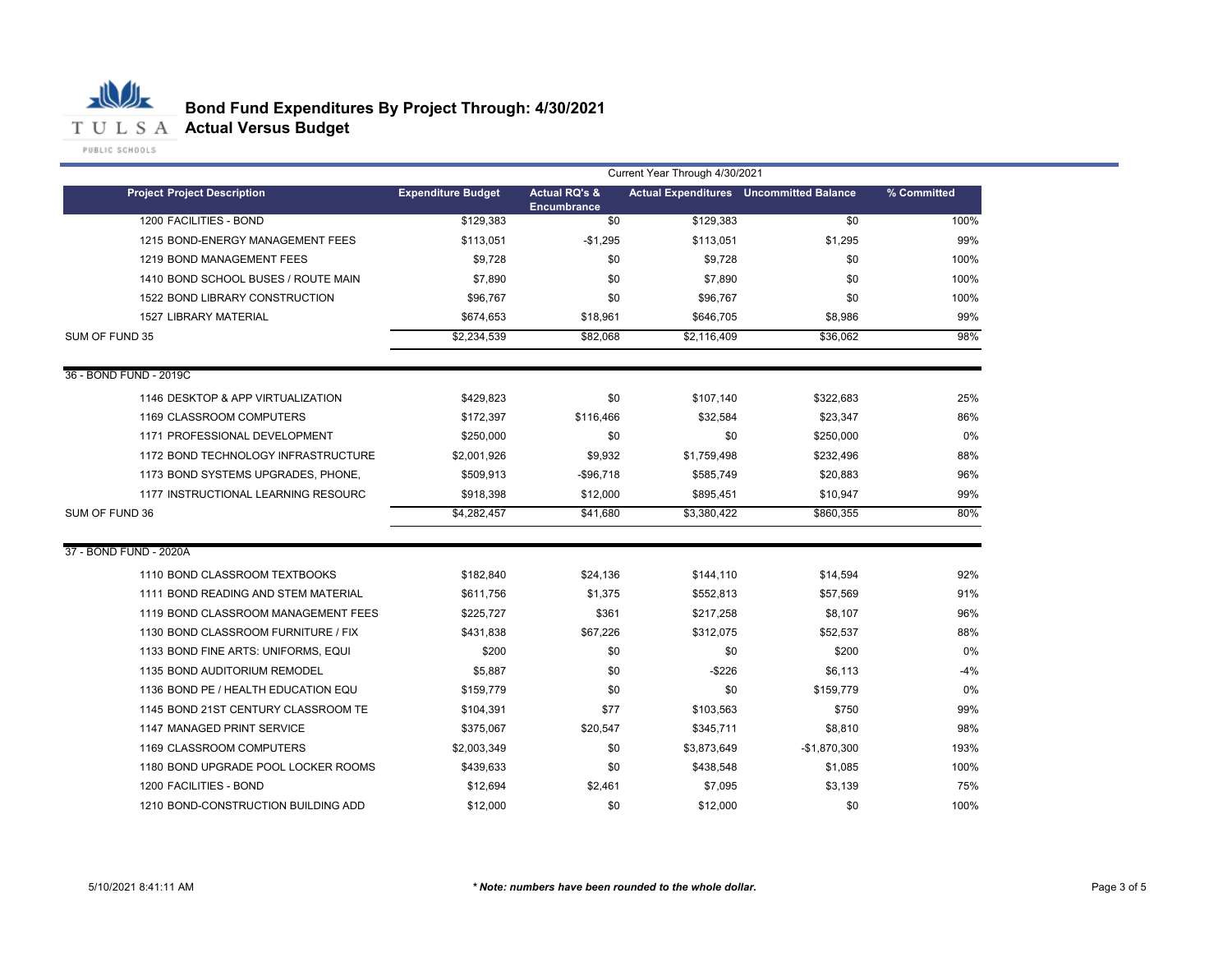

|                                     | Current Year Through 4/30/2021 |                                         |              |                                                |             |  |  |
|-------------------------------------|--------------------------------|-----------------------------------------|--------------|------------------------------------------------|-------------|--|--|
| <b>Project Project Description</b>  | <b>Expenditure Budget</b>      | <b>Actual RQ's &amp;</b><br>Encumbrance |              | <b>Actual Expenditures</b> Uncommitted Balance | % Committed |  |  |
| 1215 BOND-ENERGY MANAGEMENT FEES    | \$235.531                      | \$115,879                               | \$74,367     | \$45,285                                       | 81%         |  |  |
| 1219 BOND MANAGEMENT FEES           | \$252,470                      | \$5,084                                 | \$245,309    | \$2,078                                        | 99%         |  |  |
| 1230 BOND-BLDG RENOVATIONS          | \$1,037,111                    | \$0                                     | \$1,037,111  | \$0                                            | 100%        |  |  |
| 1231 BOND-ACCESSIBILITY             | \$229,836                      | \$0                                     | \$229,836    | \$0                                            | 100%        |  |  |
| 1250 BOND-P.E. UPGRADES             | \$180,000                      | \$0                                     | \$180,000    | \$0                                            | 100%        |  |  |
| 1522 BOND LIBRARY CONSTRUCTION      | \$113,622                      | \$0                                     | \$10,125     | \$103,497                                      | 9%          |  |  |
| SUM OF FUND 37                      | \$6,613,732                    | \$237,146                               | \$7,783,344  | $-$1,406,758$                                  | 121%        |  |  |
| 38 - BOND FUND - 2020B              |                                |                                         |              |                                                |             |  |  |
| 1110 BOND CLASSROOM TEXTBOOKS       | \$1,195,298                    | \$570,844                               | \$770        | \$623,684                                      | 48%         |  |  |
| 1111 BOND READING AND STEM MATERIAL | \$865,631                      | \$96,095                                | \$174,504    | \$595,032                                      | 31%         |  |  |
| 1119 BOND CLASSROOM MANAGEMENT FEES | \$297.886                      | \$40,360                                | \$251,229    | \$6,297                                        | 98%         |  |  |
| 1130 BOND CLASSROOM FURNITURE / FIX | \$610,467                      | \$202,833                               | \$278,434    | \$129,200                                      | 79%         |  |  |
| 1133 BOND FINE ARTS: UNIFORMS, EQUI | \$370,058                      | \$28,608                                | \$9,926      | \$331,524                                      | 10%         |  |  |
| 1135 BOND AUDITORIUM REMODEL        | \$314,792                      | \$26,998                                | \$105,807    | \$181,987                                      | 42%         |  |  |
| 1139 BOND SCIENCE SAFETY EQUIPMENT  | \$54,301                       | \$1,300                                 | \$3,139      | \$49,862                                       | 8%          |  |  |
| 1145 BOND 21ST CENTURY CLASSROOM TE | \$1,371,472                    | \$0                                     | \$1,291,190  | \$80,282                                       | 94%         |  |  |
| 1147 MANAGED PRINT SERVICE          | \$552,374                      | \$194,995                               | \$253,541    | \$103,837                                      | 81%         |  |  |
| 1169 CLASSROOM COMPUTERS            | \$5,595,396                    | \$696,376                               | \$4,677,580  | \$221,440                                      | 96%         |  |  |
| 1180 BOND UPGRADE POOL LOCKER ROOMS | \$782,326                      | \$66,270                                | \$250,376    | \$465,680                                      | 40%         |  |  |
| 1200 FACILITIES - BOND              | \$2,124,642                    | \$40,417                                | \$2,075,535  | \$8,690                                        | 100%        |  |  |
| 1210 BOND-CONSTRUCTION BUILDING ADD | \$8,524,803                    | \$0                                     | \$8,524,803  | \$0                                            | 100%        |  |  |
| 1212 BOND-PAVING                    | \$11,927                       | \$0                                     | \$11,927     | \$0                                            | 100%        |  |  |
| 1215 BOND-ENERGY MANAGEMENT FEES    | \$600,998                      | \$0                                     | \$1,692      | \$599,306                                      | 0%          |  |  |
| 1219 BOND MANAGEMENT FEES           | \$514,698                      | \$63,849                                | \$450,849    | \$0                                            | 100%        |  |  |
| 1230 BOND-BLDG RENOVATIONS          | \$13,315,995                   | \$0                                     | \$13,315,994 | \$1                                            | 100%        |  |  |
| 1231 BOND-ACCESSIBILITY             | \$272,591                      | \$15,073                                | \$257,519    | \$0                                            | 100%        |  |  |
| 1250 BOND-P.E. UPGRADES             | \$7,394,346                    | \$758,563                               | \$1,652,808  | \$4,982,975                                    | 33%         |  |  |
| 1410 BOND SCHOOL BUSES / ROUTE MAIN | \$3,180,809                    | \$321,866                               | \$2,645,181  | \$213,763                                      | 93%         |  |  |
| 1419 BOND TRANSPORTATION MANAGEMENT | \$98,191                       | \$0                                     | \$98,191     | \$0                                            | 100%        |  |  |
| 1473 BOND SYSTEMS UPGRADES, PHONE,  | \$41,000                       | \$0                                     | \$41,000     | \$0                                            | 100%        |  |  |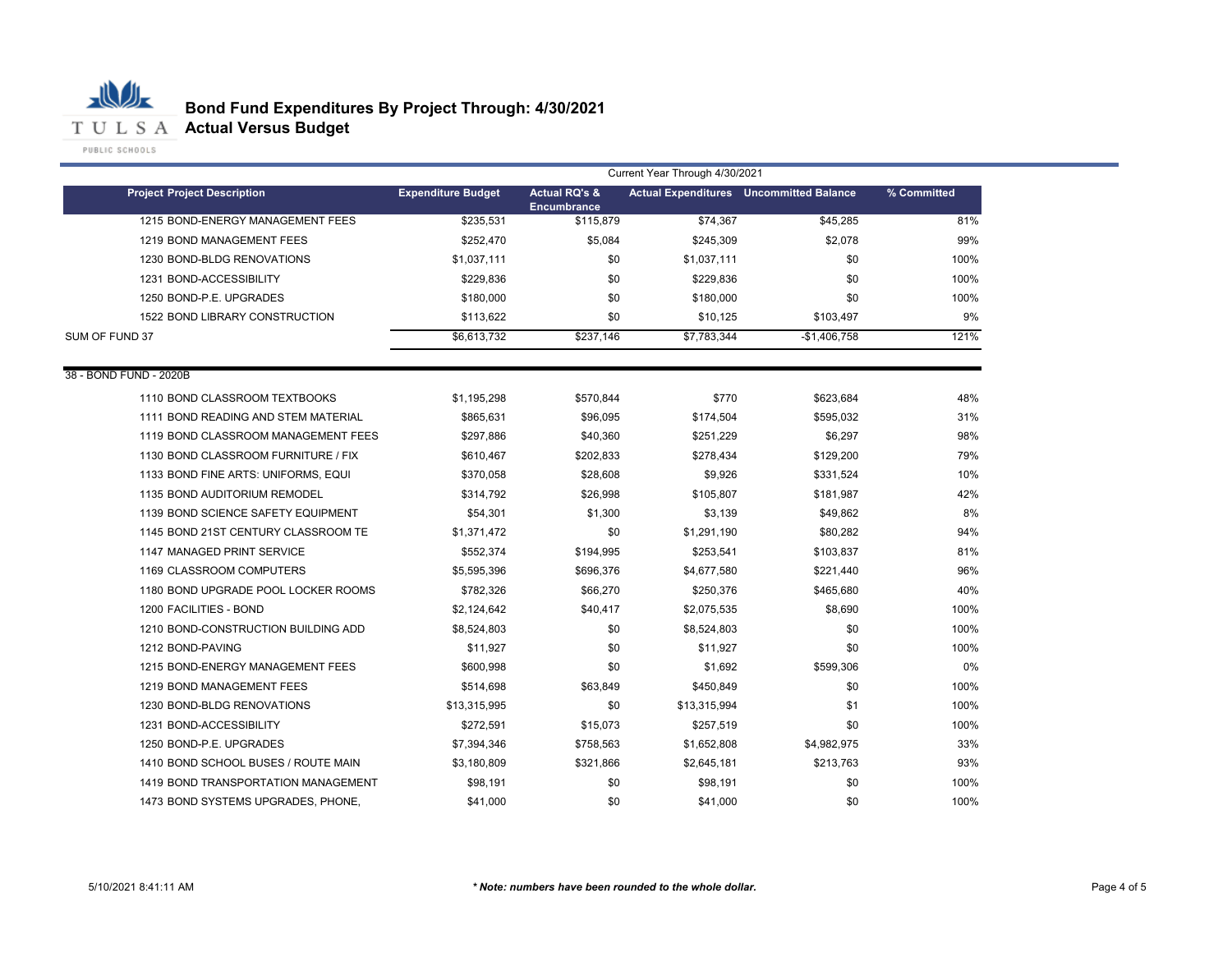

## **Bond Fund Expenditures By Project Through: 4/30/2021**

|                                     |                           |                                         | Current Year Through 4/30/2021 |                                                |             |
|-------------------------------------|---------------------------|-----------------------------------------|--------------------------------|------------------------------------------------|-------------|
| <b>Project Project Description</b>  | <b>Expenditure Budget</b> | <b>Actual RQ's &amp;</b><br>Encumbrance |                                | <b>Actual Expenditures</b> Uncommitted Balance | % Committed |
| 1519 BOND LIBRARY MANAGEMENT FEES   | \$150,000                 | \$0                                     | \$150,000                      | \$0                                            | 100%        |
| 1522 BOND LIBRARY CONSTRUCTION      | \$754,576                 | \$0                                     | $-$95,424$                     | \$850,000                                      | $-13%$      |
| <b>1527 LIBRARY MATERIAL</b>        | \$1,005,424               | \$274,414                               | \$352,907                      | \$378,103                                      | 62%         |
| SUM OF FUND 38                      | \$50,000,000              | \$3,398,861                             | \$36,779,476                   | \$9,821,663                                    | 80%         |
| 39 - BOND FUND - 2020C              |                           |                                         |                                |                                                |             |
| 1119 BOND CLASSROOM MANAGEMENT FEES | \$45,812                  | \$0                                     | \$45,062                       | \$750                                          | 98%         |
| 1146 DESKTOP & APP VIRTUALIZATION   | \$1,200,461               | \$0                                     | \$266,987                      | \$933,474                                      | 22%         |
| 1169 CLASSROOM COMPUTERS            | \$5,842,057               | \$145,151                               | \$5,676,982                    | \$19,924                                       | 100%        |
| 1171 PROFESSIONAL DEVELOPMENT       | \$187,889                 | \$0                                     | \$0                            | \$187,889                                      | $0\%$       |
| 1172 BOND TECHNOLOGY INFRASTRUCTURE | \$922,294                 | \$511,760                               | \$398,663                      | \$11,871                                       | 99%         |
| 1173 BOND SYSTEMS UPGRADES, PHONE,  | \$24,110                  | \$0                                     | \$0                            | \$24,110                                       | 0%          |
| 1177 INSTRUCTIONAL LEARNING RESOURC | \$777,377                 | \$94,838                                | \$7,611                        | \$674,929                                      | 13%         |
| SUM OF FUND 39                      | \$9,000,000               | \$751,749                               | \$6,395,304                    | \$1,852,947                                    | 79%         |
| Grand Total of all Funds:           | \$96,591,000              | \$11,655,996                            | \$59,430,861                   | \$25,504,143                                   | 74%         |